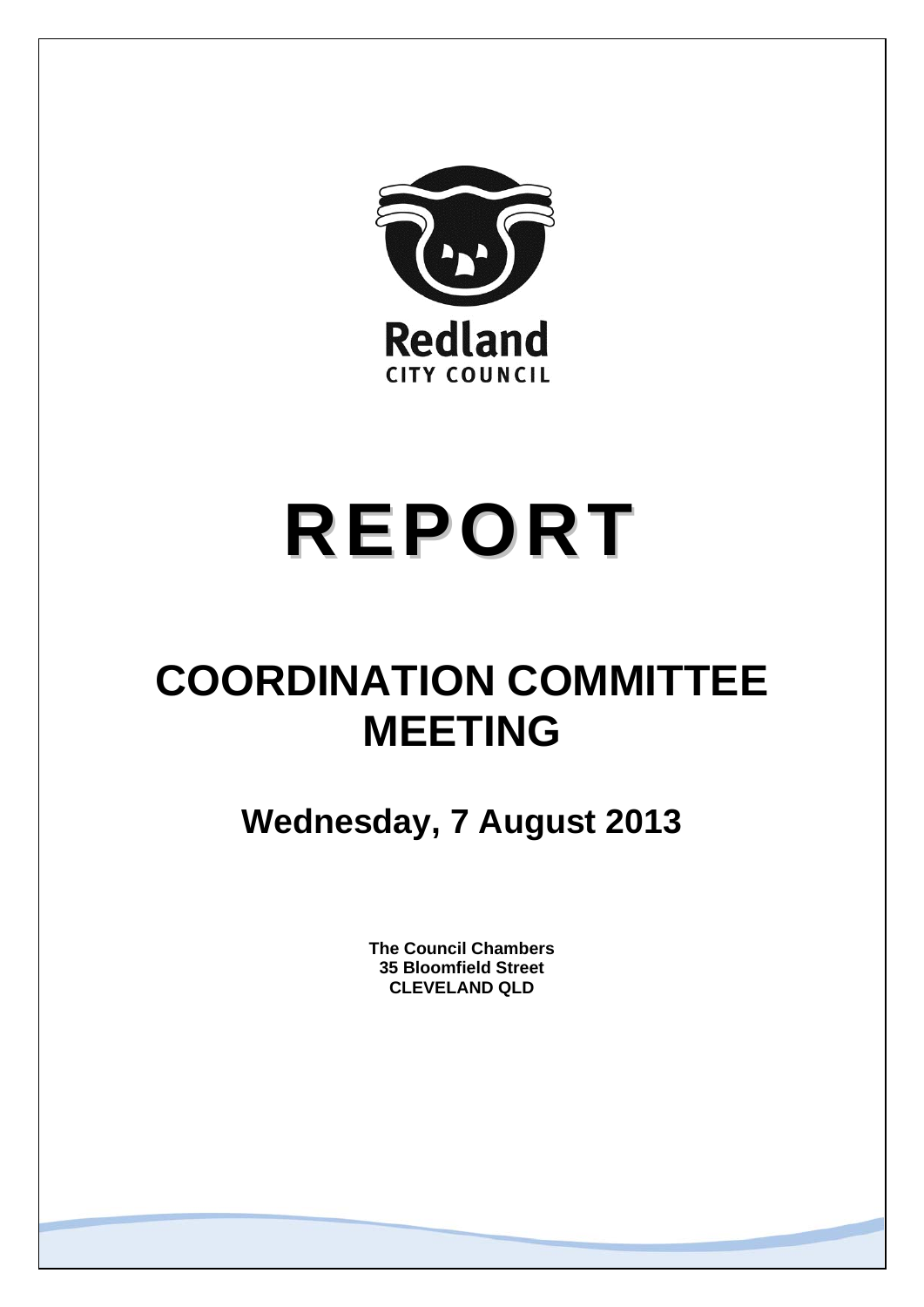#### **Table of Contents**

| <b>Item</b>  | <b>Subject</b><br>Page No                                                                                                                                |                                                     |                                                                                                                                            |  |
|--------------|----------------------------------------------------------------------------------------------------------------------------------------------------------|-----------------------------------------------------|--------------------------------------------------------------------------------------------------------------------------------------------|--|
| $\mathbf 1$  |                                                                                                                                                          |                                                     |                                                                                                                                            |  |
| $\mathbf{2}$ |                                                                                                                                                          |                                                     |                                                                                                                                            |  |
| 3            |                                                                                                                                                          |                                                     | <b>DECLARATION OF MATERIAL PERSONAL INTEREST OR</b>                                                                                        |  |
| 4            |                                                                                                                                                          |                                                     |                                                                                                                                            |  |
| 5            | PORTFOLIO 2 (MAYOR KAREN WILLIAMS) (SUPPORTED BY<br>DEPUTY MAYOR CR BEARD) ECONOMIC DEVELOPMENT,<br><b>GOVERNANCE, SERVICE DELIVERY, REGULATIONS AND</b> |                                                     |                                                                                                                                            |  |
|              | 5.1                                                                                                                                                      |                                                     |                                                                                                                                            |  |
|              |                                                                                                                                                          | 5.1.1                                               | APPOINTMENT OF BRISBANE SHOW HOLIDAY IN                                                                                                    |  |
| 6            |                                                                                                                                                          | PORTFOLIO 6 (CR MARK EDWARDS) CORPORATE SERVICES  6 |                                                                                                                                            |  |
| 6.1          |                                                                                                                                                          |                                                     |                                                                                                                                            |  |
|              |                                                                                                                                                          | 6.1.1                                               | REGISTER OF PRE-QUALIFIED SUPPLIERS OF RETAIL<br>ELECTRICITY SERVICES FOR STREETLIGHTS, LARGE<br>METERED SITES AND SMALL METERED SITES BUS |  |
|              | 6.2                                                                                                                                                      |                                                     |                                                                                                                                            |  |
|              |                                                                                                                                                          | 6.2.1                                               | AMENDMENTS TO FEES & CHARGES SCHEDULE                                                                                                      |  |
| 7            |                                                                                                                                                          |                                                     | PORTFOLIO 7 (CR JULIE TALTY) PLANNING & DEVELOPMENT  13                                                                                    |  |
|              | 7.1                                                                                                                                                      |                                                     |                                                                                                                                            |  |
|              |                                                                                                                                                          | 7.1.1                                               | THIRD PARTY VEGETATION PROTECTION ORDER                                                                                                    |  |
|              |                                                                                                                                                          |                                                     | 7.1.2 AMENDMENTS TO FEES & CHARGES SCHEDULE                                                                                                |  |
|              |                                                                                                                                                          | 7.1.3                                               | DECISIONS MADE UNDER DELEGATED AUTHORITY FOR<br>CATEGORY 1, 2 AND 3 DEVELOPMENT APPLICATIONS19                                             |  |
|              |                                                                                                                                                          |                                                     | 7.1.4 APPEALS LIST - CURRENT AS AT 17 JULY, 2013                                                                                           |  |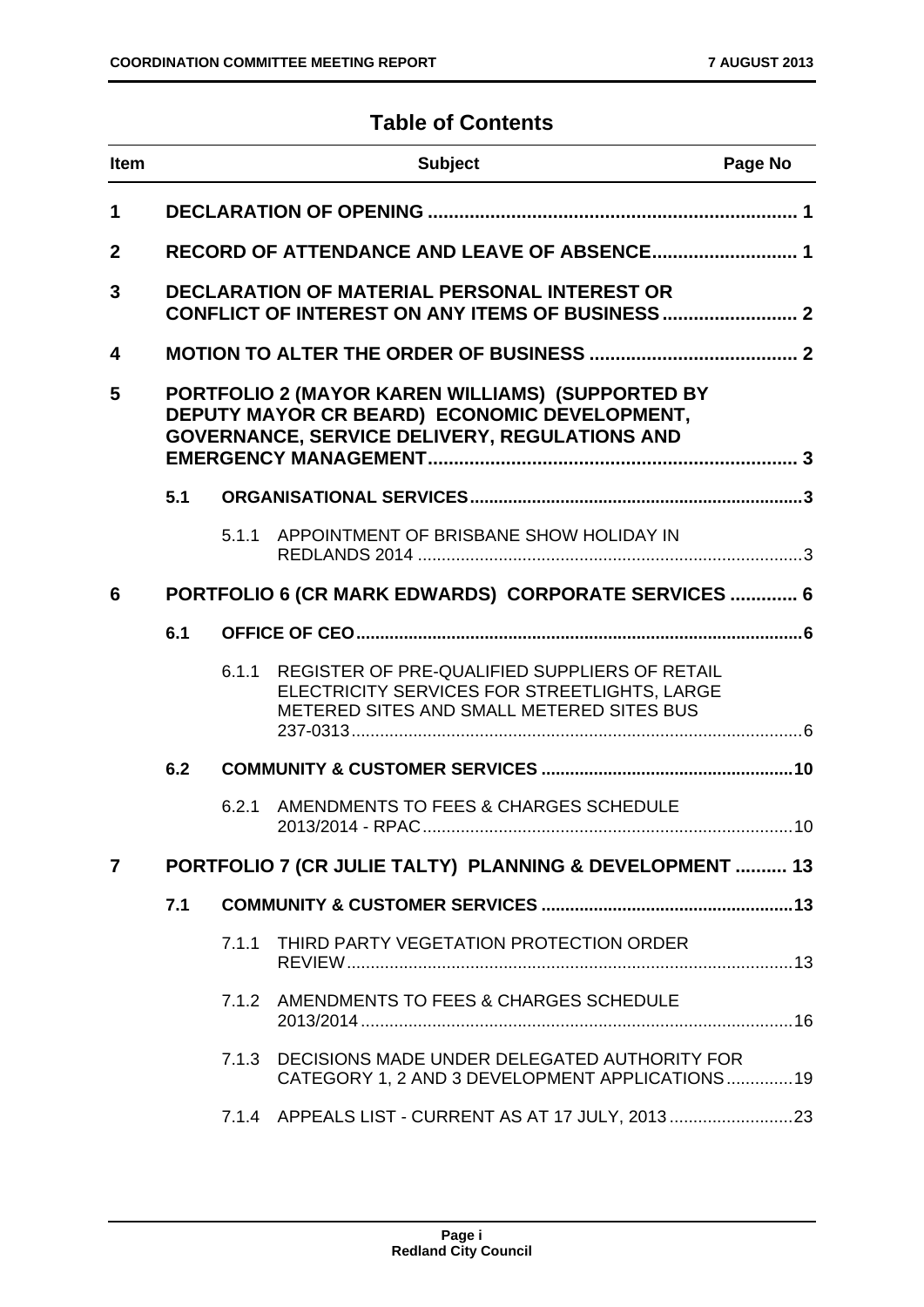| 8  | PORTFOLIO 8 (CR MURRAY ELLIOTT) INFRASTRUCTURE 26 |      |                                                                                               |     |
|----|---------------------------------------------------|------|-----------------------------------------------------------------------------------------------|-----|
|    | 8.1                                               |      |                                                                                               |     |
|    |                                                   |      | 8.1.1 REQUEST FOR STREET RENAMING - FROM TRANS<br>ISLAND ROAD AND UNNAMED ROAD TO MARTIN WAY, |     |
| 9  | PORTFOLIO 9 (CR PAUL GLEESON) ENVIRONMENT,        |      |                                                                                               |     |
|    | 9.1                                               |      |                                                                                               | .29 |
|    |                                                   | 9.11 |                                                                                               |     |
| 10 |                                                   |      |                                                                                               | 35  |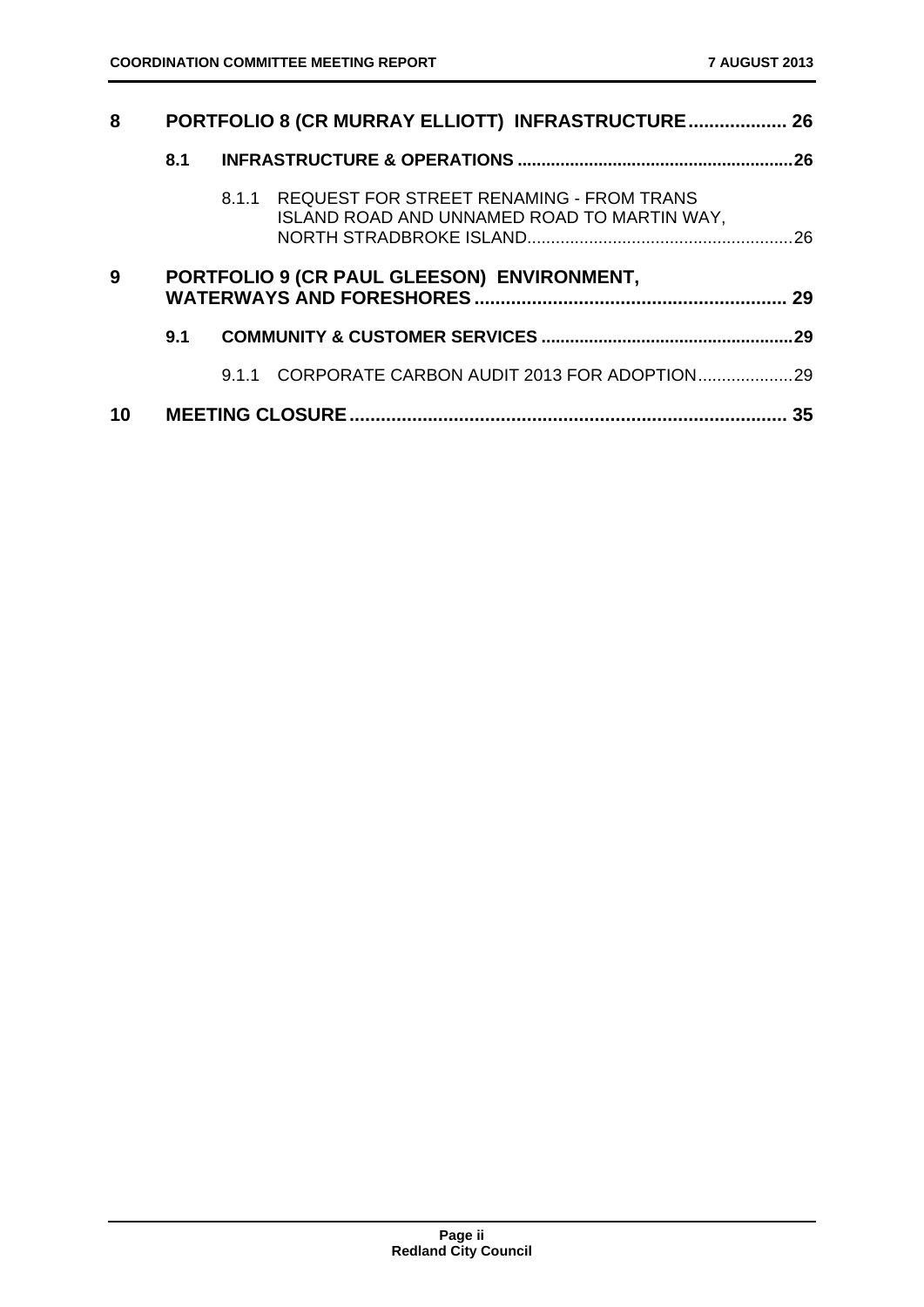The Mayor is the Chair of the Coordination Committee. Coordination Committee meetings comprise of *Portfolios* chaired by Council's nominated spokesperson for that portfolio as follows:

| <b>PORTFOLIO</b>                                                                                                | <b>SPOKESPERSON</b>                                                 |
|-----------------------------------------------------------------------------------------------------------------|---------------------------------------------------------------------|
| Community & Environmental Health and Wellbeing;<br>1.<br>Animal Management; Compliance & Regulatory<br>Services | Cr Wendy Boglary                                                    |
| Economic Development, Governance, Service<br>2.<br>Delivery, Regulations and Emergency Management               | Mayor Karen Williams<br>supported by the Deputy<br>Mayor Alan Beard |
| Tourism and CBD Activation<br>3.                                                                                | Cr Craig Ogilvie                                                    |
| Commercial Enterprises (Water, Waste, RPAC, etc)<br>4.                                                          | Cr Kim-Maree Hardman                                                |
| 5.<br>Open Space, Sport and Recreation                                                                          | Cr Lance Hewlett                                                    |
| <b>Corporate Services</b><br>6.                                                                                 | Cr Mark Edwards                                                     |
| <b>Planning and Development</b><br>7.                                                                           | Cr Julie Talty                                                      |
| 8.<br>Infrastructure                                                                                            | Cr Murray Elliott                                                   |
| 9.<br><b>Environment; Waterways and Foreshores</b>                                                              | Cr Paul Gleeson                                                     |
| 10. Arts, Culture and Innovation                                                                                | Cr Paul Bishop                                                      |

#### **1 DECLARATION OF OPENING**

The Mayor declared the meeting open at 11.06am.

#### **2 RECORD OF ATTENDANCE AND LEAVE OF ABSENCE**

#### **MEMBERS PRESENT:**

| Mayor                                |
|--------------------------------------|
| Deputy Mayor & Councillor Division 8 |
| <b>Councillor Division 1</b>         |
| <b>Councillor Division 2</b>         |
| <b>Councillor Division 3</b>         |
| <b>Councillor Division 4</b>         |
| <b>Councillor Division 5</b>         |
| <b>Councillor Division 6</b>         |
| <b>Councillor Division 7</b>         |
| <b>Councillor Division 9</b>         |
| <b>Councillor Division 10</b>        |
|                                      |

#### **EXECUTIVE LEADERSHIP GROUP:**

| Mr B Lyon       | <b>Chief Executive Officer</b>                           |
|-----------------|----------------------------------------------------------|
| Mr N Clarke     | <b>General Manager Organisational Services</b>           |
| Mrs L Rusan     | <b>General Manager Community &amp; Customer Services</b> |
| Mr G Soutar     | General Manager Infrastructure & Operations              |
| Mr G Holdway    | <b>Chief Financial Officer</b>                           |
| <b>MINUTES:</b> |                                                          |

Team Leader Corporate Meetings & Registers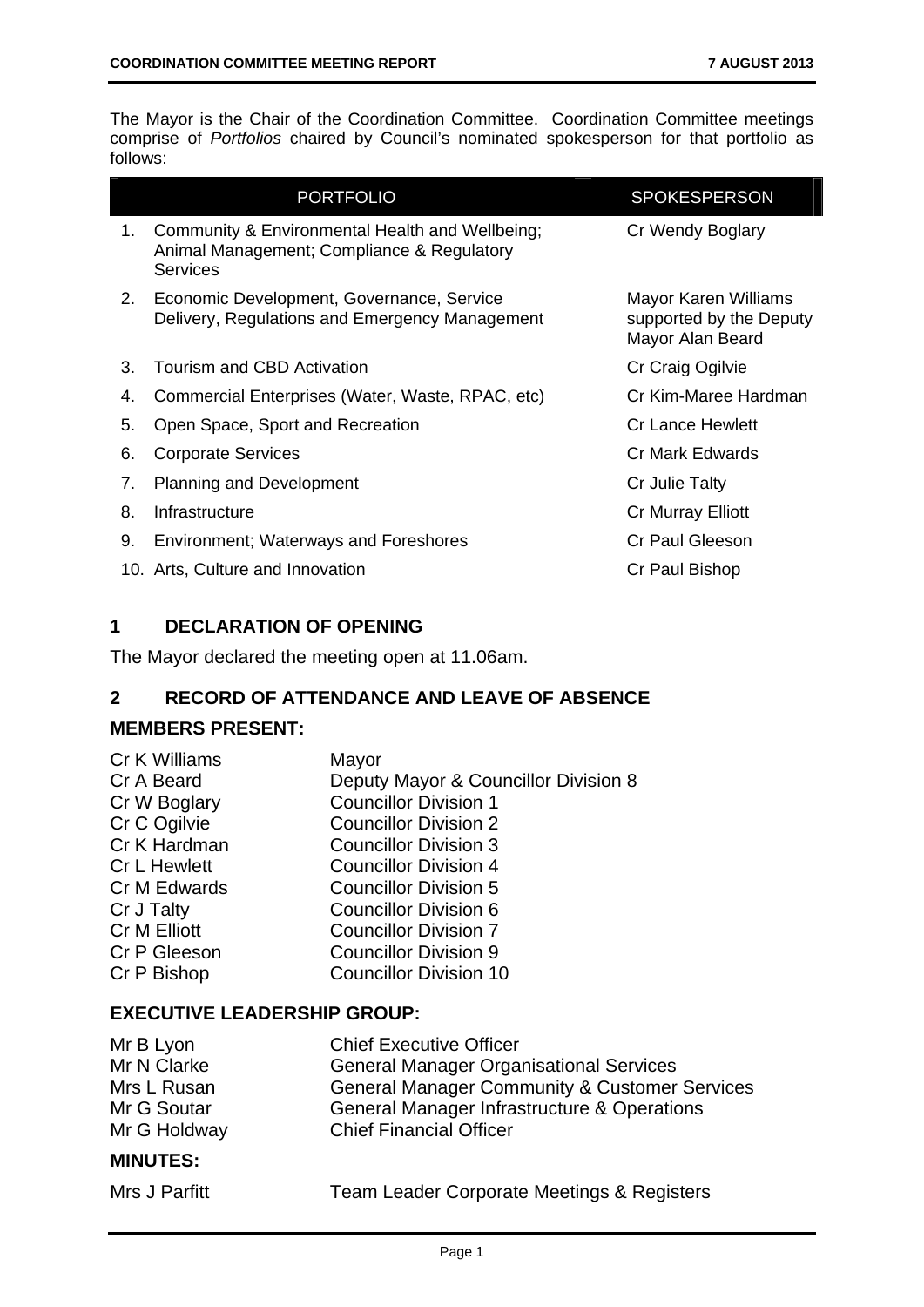#### **3 DECLARATION OF MATERIAL PERSONAL INTEREST OR CONFLICT OF INTEREST ON ANY ITEMS OF BUSINESS**

Nil

**4 MOTION TO ALTER THE ORDER OF BUSINESS** 

Nil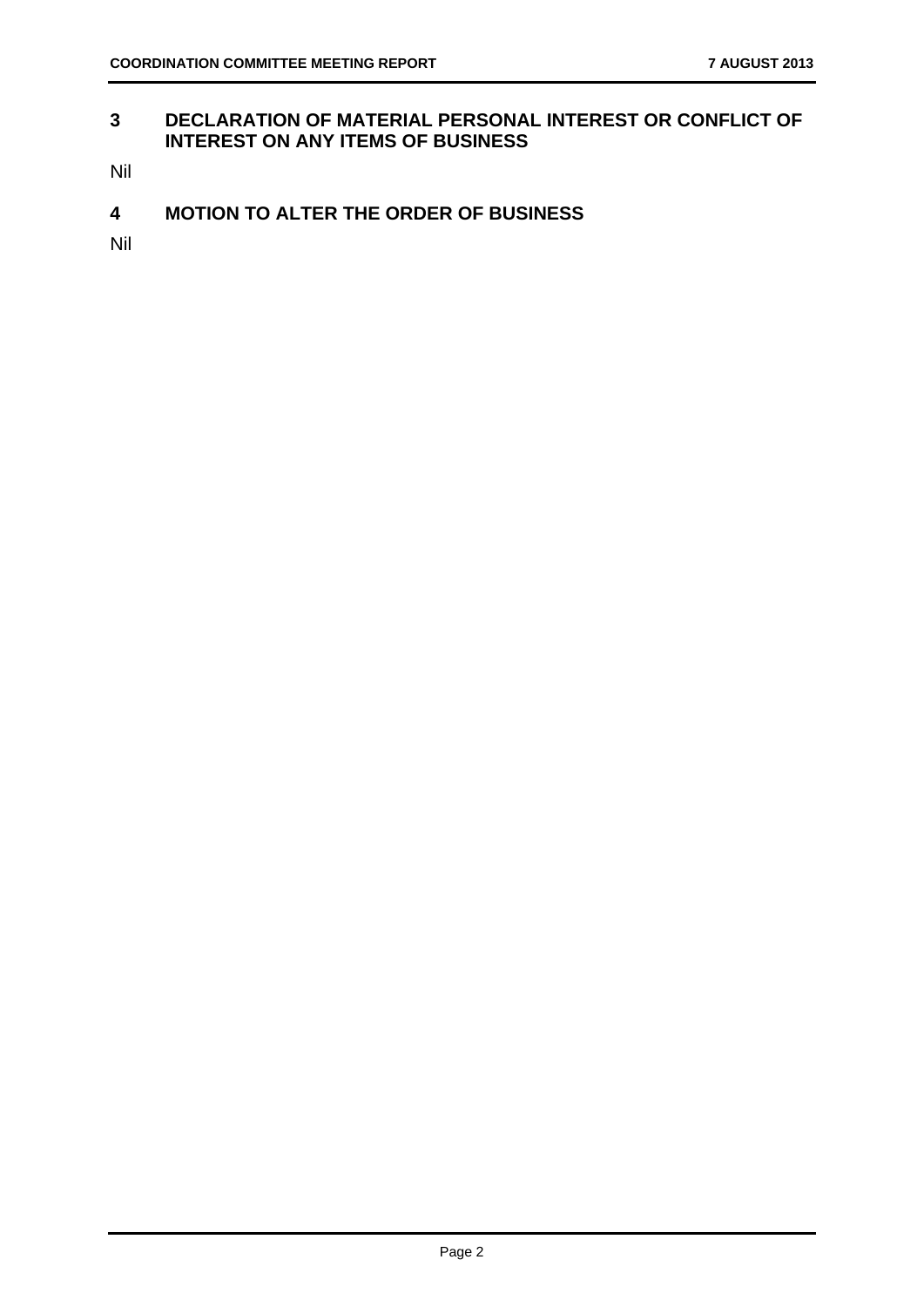**5 PORTFOLIO 2 (MAYOR KAREN WILLIAMS) (Supported by Deputy Mayor Cr Beard)**

**ECONOMIC DEVELOPMENT, GOVERNANCE, SERVICE DELIVERY, REGULATIONS AND EMERGENCY MANAGEMENT** 

#### **5.1 ORGANISATIONAL SERVICES**

**5.1.1 APPOINTMENT OF BRISBANE SHOW HOLIDAY IN REDLANDS 2014** 

**Dataworks Filename: HRM Gazetted Public Holidays** 

**Responsible/Authorising Officer:** 

ROMACO

**Nick Clarke General Manager Organisational Services** 

**Author: Luke Wallace Group Manager Corporate Governance** 

#### **PURPOSE**

This report is presented with the recommendation to Council to resolve to make a request to the Attorney-General and Minister for Justice under section 4 of the *Holidays Act 1983* for a 'Brisbane Show Holiday in the Redlands' for 2014 and that Council choose the Monday of the Brisbane Show week in August as the show holiday for the Redlands for each subsequent year until Council determines otherwise.

#### **BACKGROUND**

Each year Council receives a request from the Minister responsible for the administration of the *Holiday Act 1983* for Council to determine a date for a show holiday the next year.

In 2010 Council's Marketing & Communications Group conducted a community consultation and survey, with the result that Council accepted the recommendation of keeping the Monday of the week the Brisbane Show holiday is declared.

The Brisbane Show holiday is proposed to be held on Wednesday 13 August 2014. Council is required to nominate its preference for the 'Brisbane Show Holiday in the Redlands'.

It is suggested that to maintain the existing arrangements and community expectations, that Council nominates Monday 11 August 2014, and chooses the Monday of the Brisbane Show holiday week in August as the show holiday for the Redlands for each subsequent year until Council determines otherwise.

Council's application for the 2014 district holiday must be received by the Minister by Friday 30 August 2013. Council will most likely continue to receive annual requests from the Minister for its decision regarding the date of this public holiday. If Council adopts the officer's recommendation, reports of this nature to Council will no longer be required, thereby reducing unnecessary bureaucracy.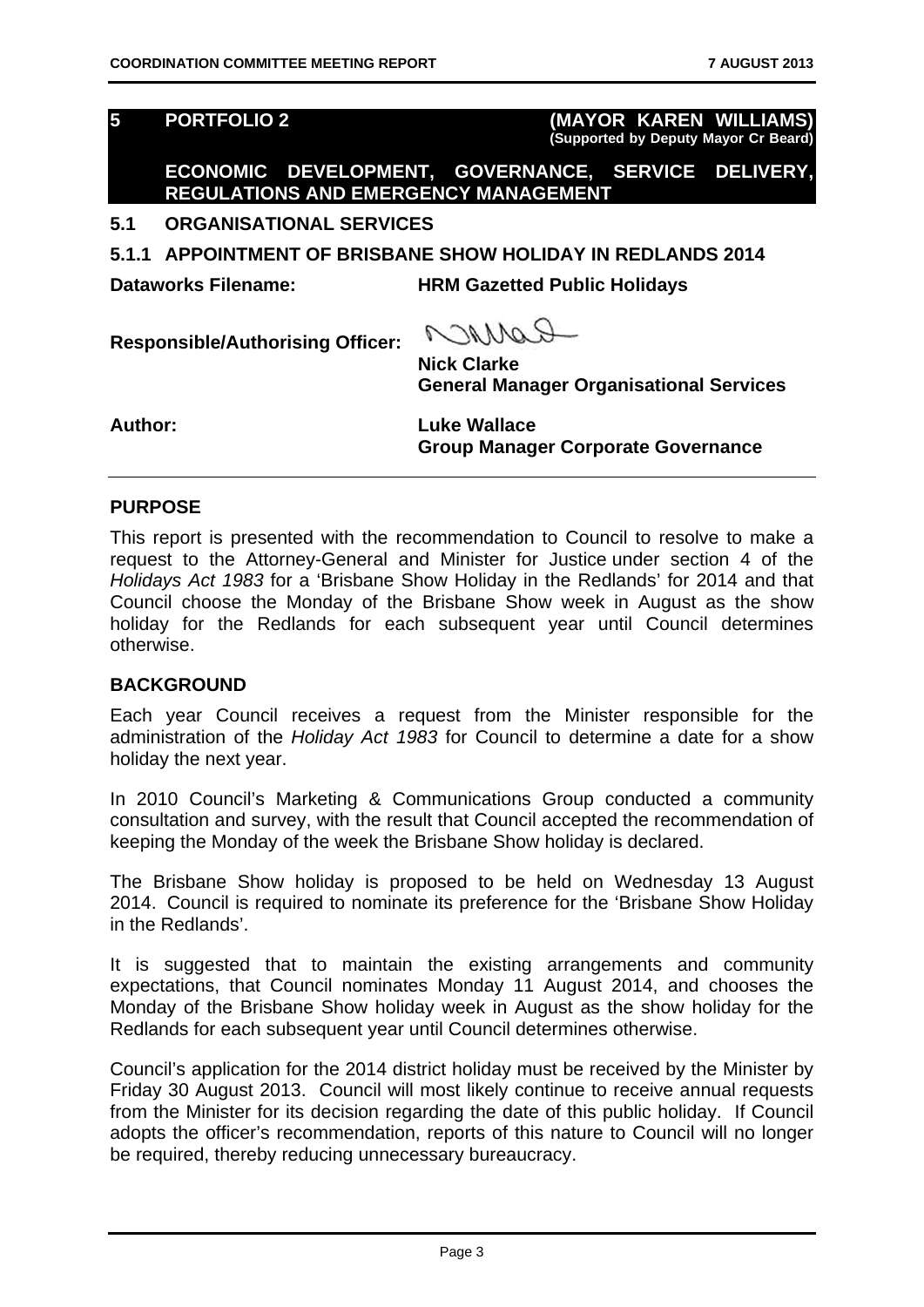#### **ISSUES**

#### **Business Issues:**

The Brisbane Show Holiday in the Redlands has always been provided on a different day from the Brisbane Show holiday as, amongst other reasons, it provides benefits to business.

#### **Community Issues:**

Community consultation was conducted in 2010 with a survey of 500 members of Council's 'Redlands Pulse' and attendees at the Cleveland Central Business Forum. Neither process resulted in a significant desire for change to the current arrangements.

#### **STRATEGIC IMPLICATIONS**

#### **Legislative Requirements**

In accordance with the *Holidays Act 1983* the Attorney-General and Minister for Justice is empowered to appoint, upon the request of the Chief Executive Officer of the local government for the district concerned, a special holiday within a district.

#### **Financial**

This recommendation does not have any financial implications to the current budget that have not already been considered and allowed for.

#### **People**

A special holiday for an annual agricultural, horticultural or industrial show (show day) will also be a public holiday. On a public holiday industrial relations laws require that employees are given a paid day off or payment of penalty rates if work is performed on the day.

#### **Environmental**

There are no environmental implications as a result of this recommendation.

#### **Social**

The appointment of a special holiday (show day) is in keeping with the strategies to support a vibrant economy and have strong and connected communities, through opportunities for creativity, diversity and entrepreneurial activity, and for people to come together, developing connections and networks to improve community spirit.

#### **Alignment with Council's Policy and Plans**

This recommendation is supported by various strategies within council's Corporate Plan and People Strategy relating to employee and community benefits.

#### **CONSULTATION**

Community consultation was conducted in 2010 with a survey of 500 members of Council's 'Redlands Pulse' and attendees at the Cleveland Central Business Forum. Neither process resulted in a significant desire for change to the current arrangements.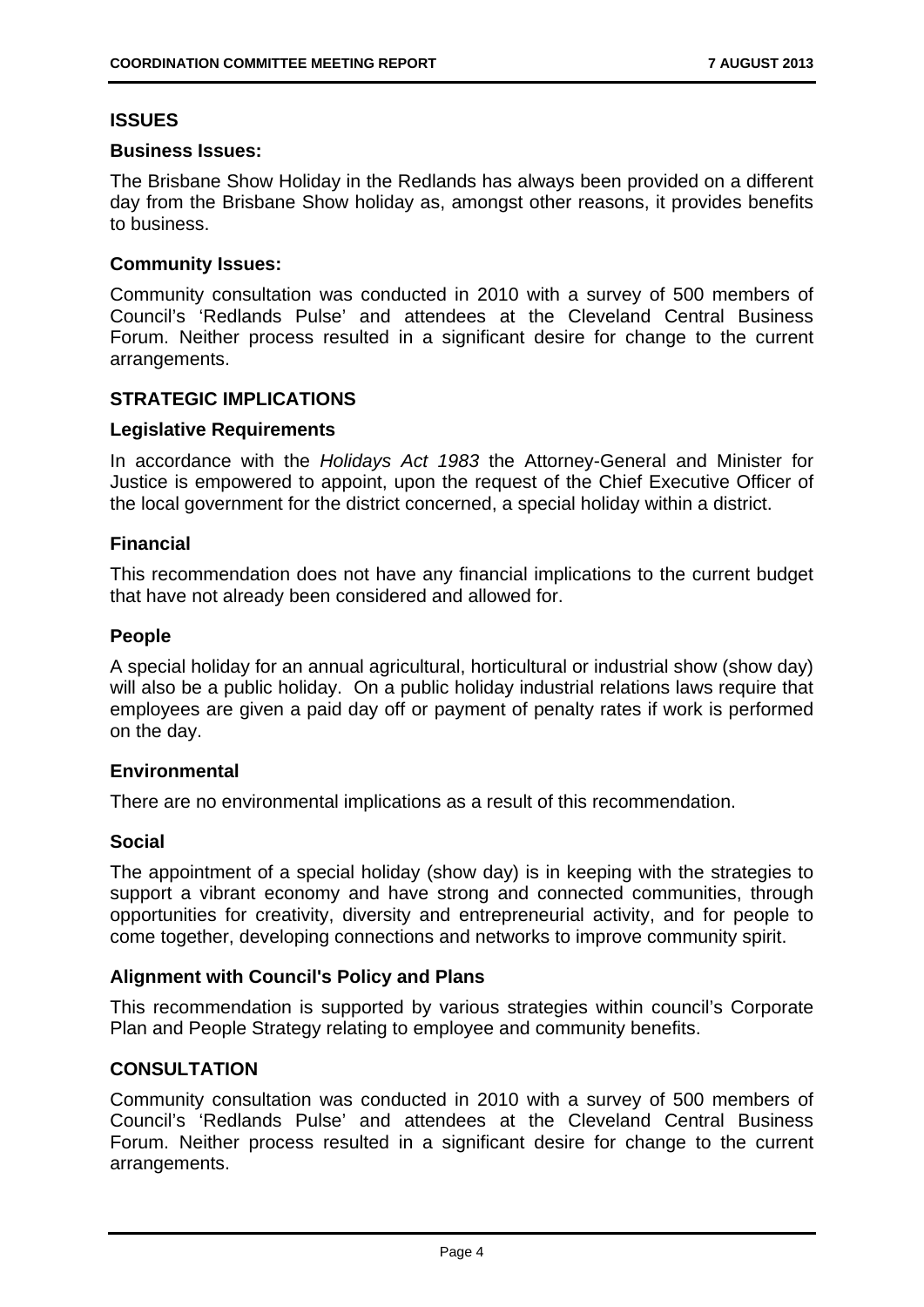#### **OPTIONS**

- 1. That Council resolve to give notice, prior to the deadline of 30 August 2013, in accordance with section 4 of the *Holidays Act 1983*, to the Attorney-General and Minister for Justice, that a 'Brisbane Show Holiday in the Redlands' be appointed as a special holiday in Redland City on Monday 11 August 2014 and adopt the Monday of the Brisbane Show holiday week as the 'Brisbane Show Holiday in the Redlands' each year until Council determine otherwise.
- 2. That Council resolve to give notice as above but specify another date for the show holiday.

#### **OFFICER'S/COMMITTEE RECOMMENDATION**

**Moved by: Cr A Beard Seconded by: Cr M Elliott** 

**That Council resolve to:** 

- **1. Give notice, prior to the deadline of 30 August 2013, in accordance with section 4 of the** *Holidays Act 1983***, to the Attorney-General and Minister for Justice, that a 'Brisbane Show Holiday in the Redlands' be appointed as a special holiday in Redland City on Monday 11 August 2014; and**
- **2. Adopt the Monday of the Brisbane Show holiday week as the 'Show Holiday in the Redlands' each year until Council determine otherwise.**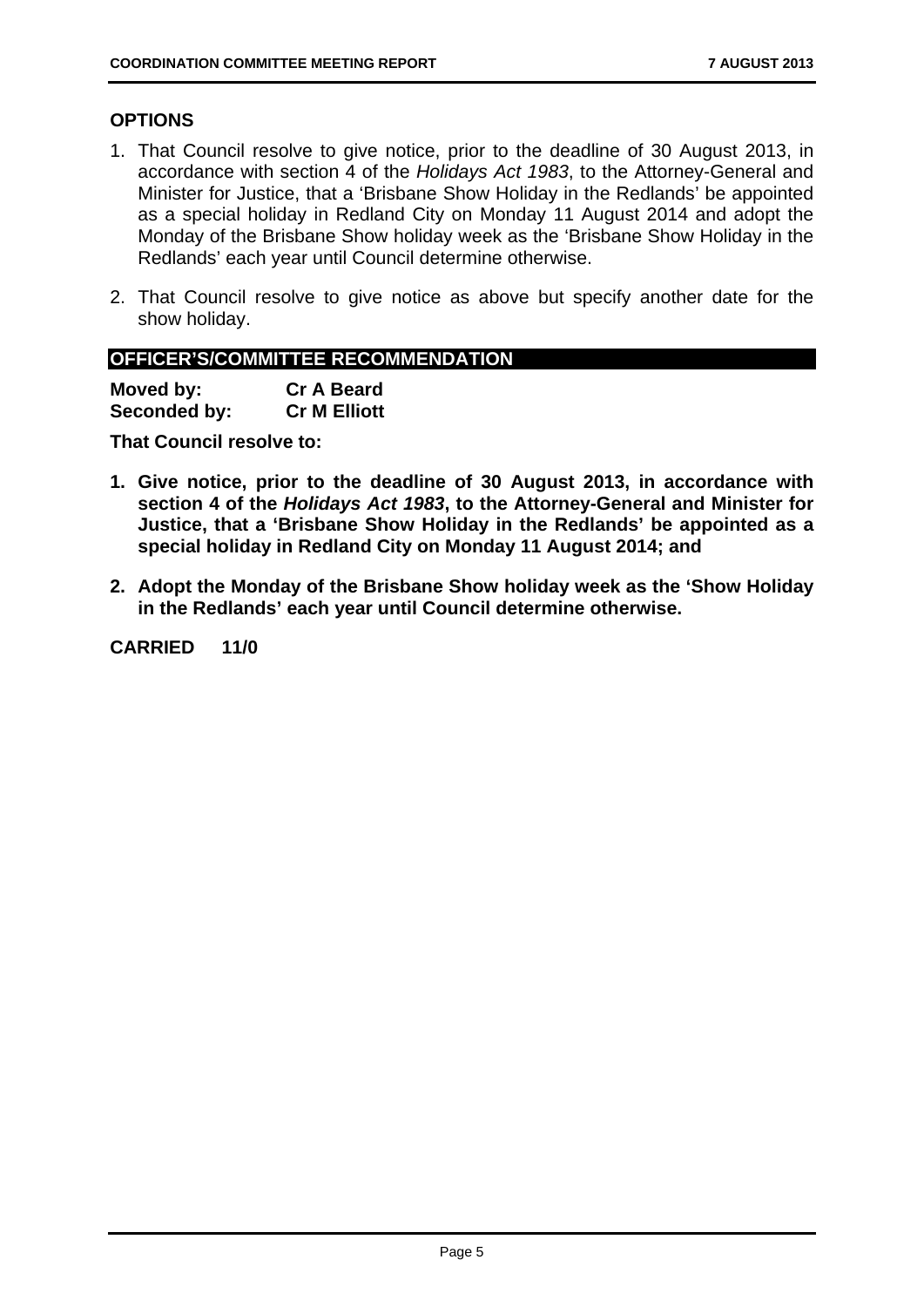#### **6 PORTFOLIO 6 (CR MARK EDWARDS)**

#### **CORPORATE SERVICES**

#### **6.1 OFFICE OF CEO**

**6.1.1 REGISTER OF PRE-QUALIFIED SUPPLIERS OF RETAIL ELECTRICITY SERVICES FOR STREETLIGHTS, LARGE METERED SITES AND SMALL METERED SITES BUS 237-0313** 

**Dataworks Filename: FM Tendering – Supply Services** 



**Authorising Officer:** 

**Bill Lyon Chief Executive Officer** 

**Responsible Officer: Gavin Holdway** 

**Chief Financial Officer** 

**Author: Matthew Shannon Procurement Officer** 

#### **PURPOSE**

Currently Council has three electricity supply arrangements in place for:

- Street Lighting
- Small Metered Sites
- Large Contestable Sites

Local Buy Pty Ltd has established a new arrangement that incorporates all of the above into one joint arrangement with other participating Council's – BUS 237-0313 Register of Pre-Qualified Suppliers of Retail Electricity Services for Streetlights, Large Metered Sites and Small Metered Sites; with a commencement date of 1 October 2014 for a period of two years.

The three (3) current electricity arrangements in place are currently being extended to coincide with the proposed commencement date of the Register of Pre-Qualified Suppliers of Retail Electricity Services for Streetlights, Large Metered Sites and Small Metered Sites of 1 October 2013.

The purpose of this report is to seek Council resolution to delegate the authority to the Chief Executive Officer to approve and enter in to the joint Council arrangement through Local Buy Pty Ltd for the Register of Pre-Qualified Suppliers for Supply of Retail Electricity for Streetlights and Large Metered Sites and Small Metered Sites for Redland City Council BUS 237-0313 commencing 1 October 2013 for a period of two years.

The new joint Council arrangement for the Register of Pre-Qualified Suppliers for Supply of Retail Electricity for Streetlights, and Large Metered Sites and Small Metered Site BUS 237-0313 gives Council a more cost effective solution to its energy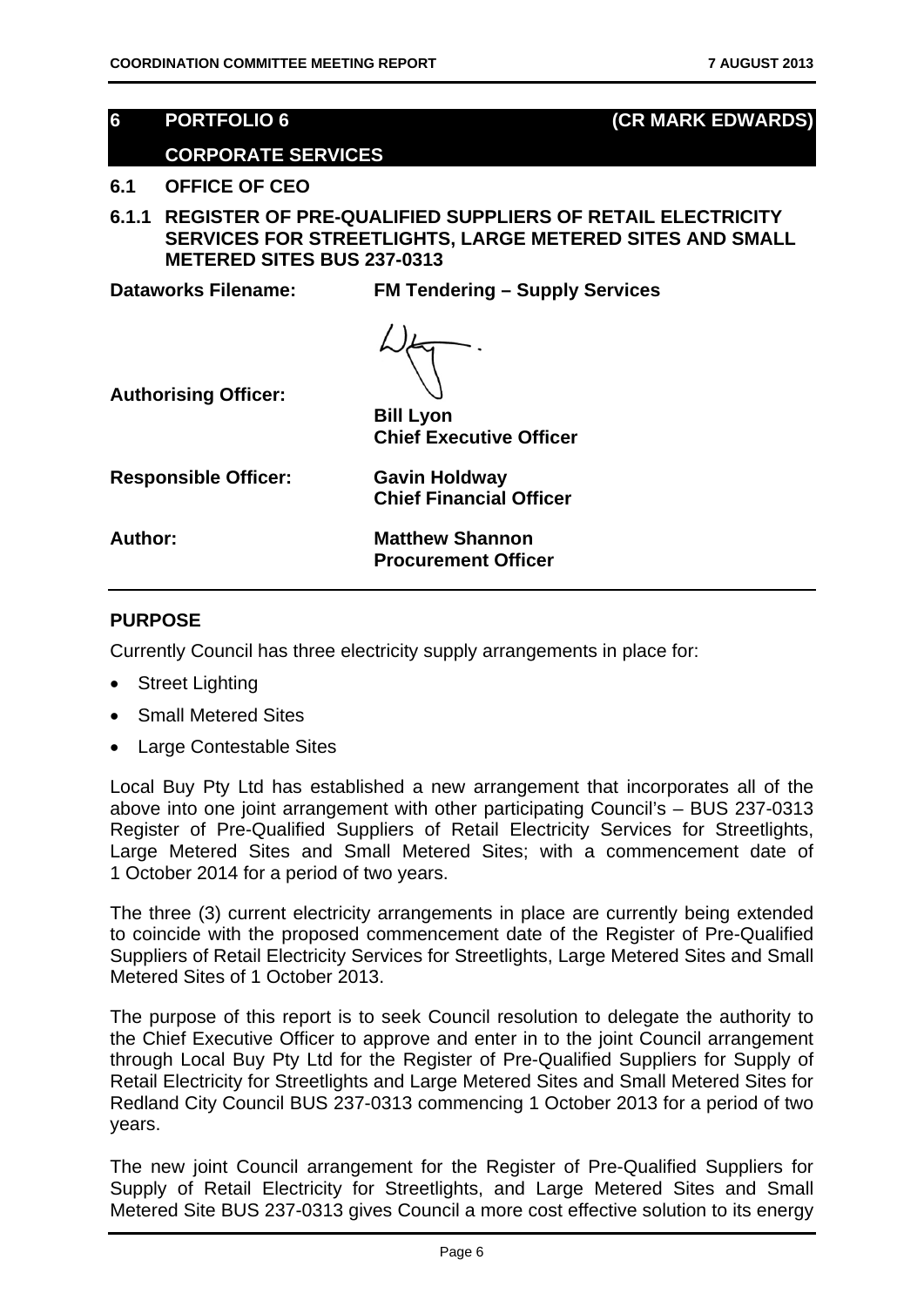expenditure by combining the electricity supply with other participating Council which in turn gives Council a rebate of:

- Streetlights and Large Metered Sites 1.5% of the monthly energy charges uplifted by the distribution and transmission charges
- Small Metered Sites 0.5% of the energy, network and service component of the monthly/quarterly accounts (when transferred to the successful supplier in January 2014).

#### **BACKGROUND**

Local Buy Pty Ltd has undertaken the procurement process on behalf of Redland City Council and other South East Queensland Local Governments for the Supply of Retail Electricity for Small Sites, Large Site and Street lighting to obtain a more competitive rate based on aggregate demand.

#### **ISSUES**

Local Buy Pty Ltd have advised that the tender process for the new electricity supply for small sites has not been successful as QEnergy and ERM Power Retail Pty Ltd have declined to submit a tender response due to the volatility of the QLD market for small site supply at the time of tender.

To manage this issue, Council will be extending the current arrangements to ensure continuity of supply to meet Council requirements with new pricing being sought from the marketplace from 1 January 2014.

#### **STRATEGIC IMPLICATIONS**

By Council entering into the new Local Buy joint agreement this will result in a better buying power and rebate to Council.

#### **Legislative Requirements**

This procurement process is line with Council's Corporate Procurement Policy, which is governed by the *Local Government Regulation 2012*.

Local Buy Pty Ltd has undertaken the procurement process on behalf of Council. Local Buy Pty Ltd is a wholly owned entity of the Local Government Association of Queensland (LGAQ) which provides procurement services to Local Governments across Queensland in compliance with the *Local Government Act 2009*. By Council utilising Local Buy Pty Ltd's arrangement for the Register of Pre-Qualified Suppliers for Supply of Retail Electricity for Street Lighting, Small Metered Sites and Large Contestable Sites, Council is mitigating any risk elements from the Procurement process from an audit and probity perspective as Local Buy Pty Ltd must comply with the same rules and regulations as Council.

#### **Risk Management**

Not applicable.

#### **Financial**

The new joint Council arrangement for the Register of Pre-Qualified Suppliers for Supply of Retail Electricity for Streetlights and Large Metered Sites and Small Metered Site BUS 237-0313 gives Redland City Council a more cost effective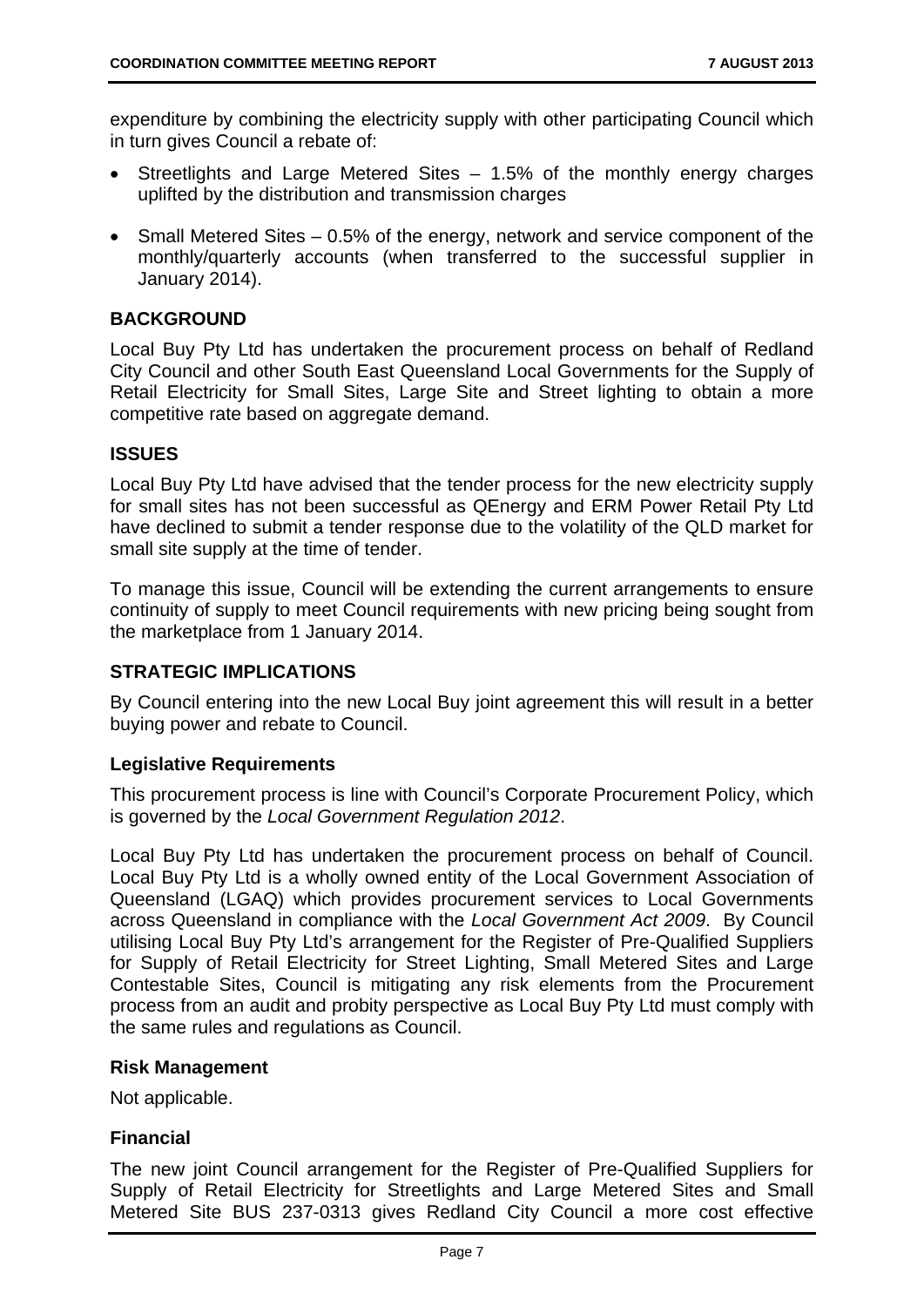solution to its energy expenditure by combining the electricity supply resulting in Council receiving rebates of:

- Streetlights and Large Metered Sites 1.5% of the monthly energy charges uplifted by the distribution and transmission charges
- Small Metered Sites 0.5% of the energy, network and service component of the monthly/quarterly accounts (when transferred to successful supplier in January 2014).

The potential annual savings from bulk purchasing the energy for Council are as follows:

- Streetlights Approximately 5% savings
- Large Contestable Sites Approximately 5% savings
- Small Metered Sites Approximately 8% Savings

#### **People**

Not applicable.

#### **Environmental**

Not applicable.

#### **Social**

Not applicable.

#### **Alignment with Council's Policy and Plans**

This report is in line with Council's Corporate Procurement Policy by ensuring value for money and complies with the relevant procurement legislation under the *Local Government Regulation 2012* as detailed in the Corporate Procurement Policy POL-3043.

The recommendation primarily supports Council's strategic priority to provide essential services to Redland City Council.

#### **CONSULTATION**

- Category Manager Energy, Local Buy Pty Ltd
- Manager Procurement Operations
- Senior Procurement Officer
- Procurement Officer

#### **OPTIONS**

#### **Option 1**

That Council resolve to delegate the authority to the Chief Executive Officer, under s.257(1)(b) of the *Local Government Act 2009*, to:

1. Accept the tender from and enter into the joint Council arrangement BUS 237- 0313 Register of Prequalified Supplier for Supply of Retail Electricity for Streetlighting, Large Metered Sites and Small Metered Sites for a two year period commencing 1 October 2013;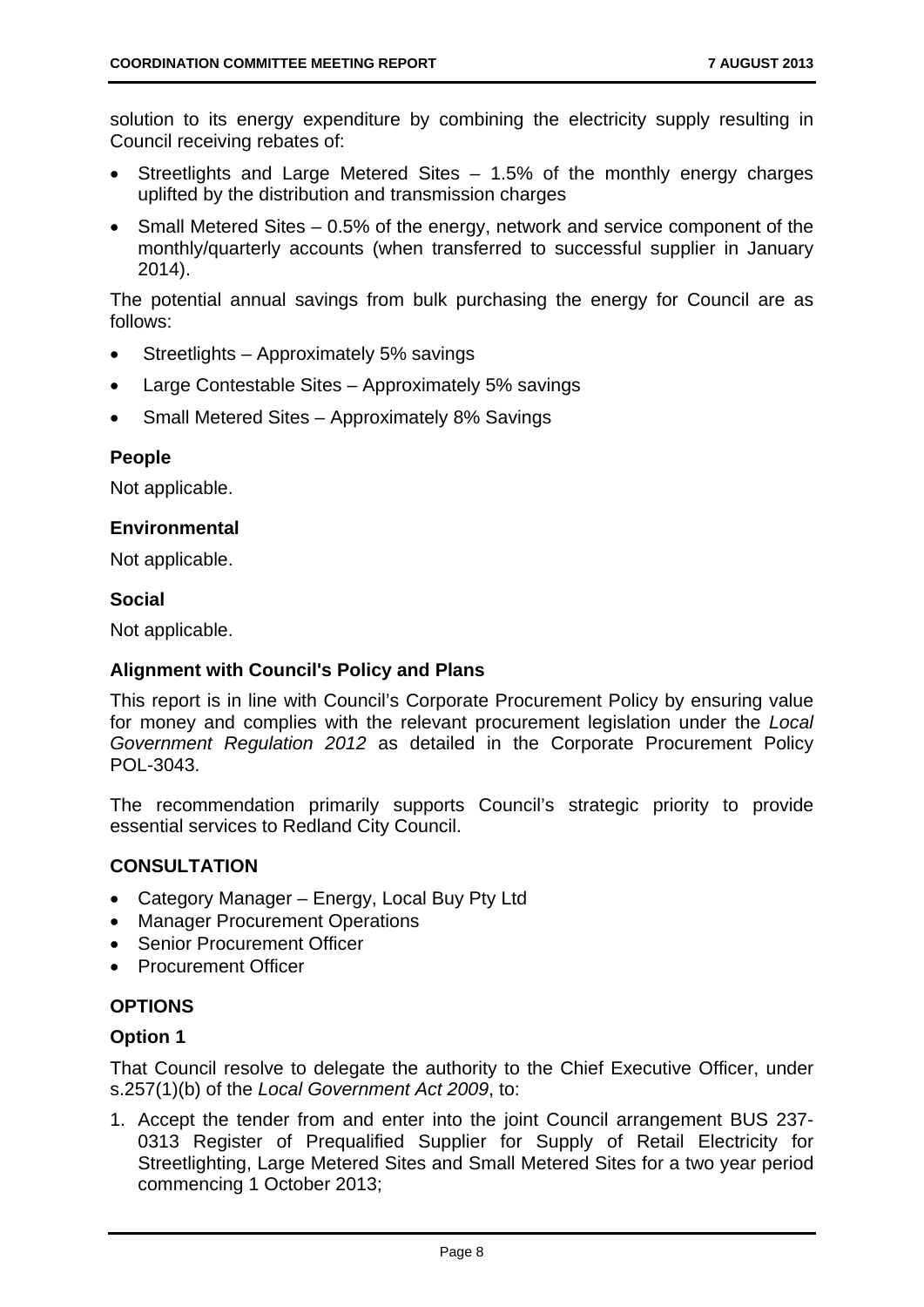- 2. Make, vary and discharge the contract in accordance with the agreed contract terms for any changes;
- 3. Nominate an appropriate Redland City Council Officer, with the appropriate delegation, to vary the contract in accordance with the agreed terms and conditions; and
- 4. Sign all relevant documentation.

#### **Option 2**

Council undertakes its own procurement process resulting in higher costs and less rebates available.

#### **OFFICER'S/COMMITTEE RECOMMENDATION**

| Moved by:    | <b>Cr M Edwards</b> |
|--------------|---------------------|
| Seconded by: | <b>Cr P Gleeson</b> |

**That Council resolve to delegate authority to the Chief Executive Officer, under s.257(1)(b) of the** *Local Government Act 2009***, to:** 

- **1. Accept the joint Council arrangement with QEnergy Limited through Local Buy Pty Ltd for the Register of Pre-Qualified Supplier for Supply of Retail Electricity for Streetlights and Large Metered Sites and Small Metered Sites for Redland City Council BUS 237-0313 commencing 1 October 2013 for a two year period;**
- **2. Make, vary and discharge the contract in accordance with the agreed contract terms for any changes;**
- **3. Nominate an appropriate Redland City Council Officer ,with the appropriate delegation, to vary the contract in accordance with the agreed terms and conditions; and**
- **4. Sign all relevant documentation.**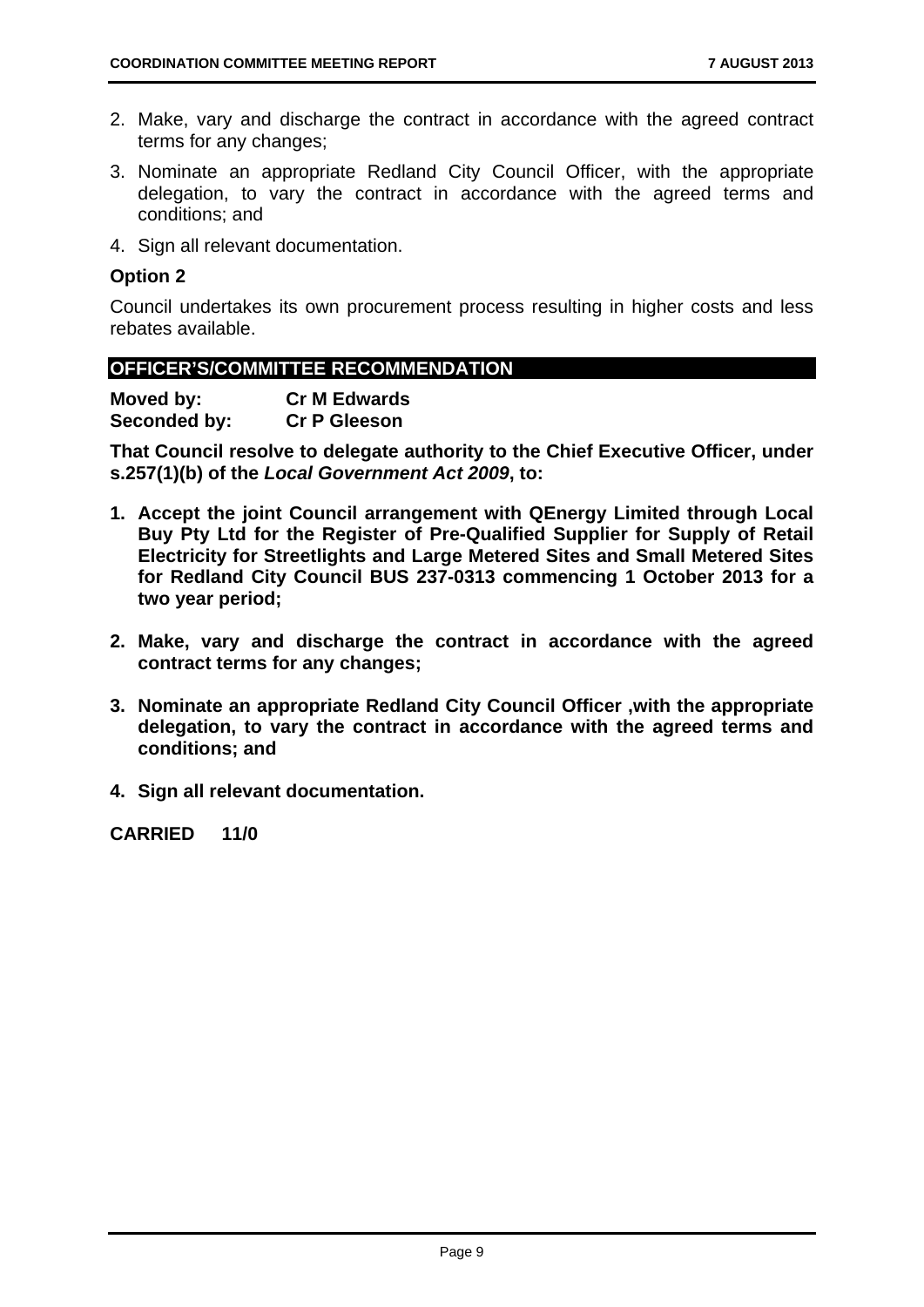#### **6.2 COMMUNITY & CUSTOMER SERVICES**

#### **6.2.1 AMENDMENTS TO FEES & CHARGES SCHEDULE 2013/2014 - RPAC**

**Dataworks Filename: FM Fees & Charges 2013-2014** 

| <b>Authorising Officer:</b> |                                                                    |
|-----------------------------|--------------------------------------------------------------------|
|                             | <b>Louise Rusan</b>                                                |
|                             | <b>General Manager Community &amp; Customer</b><br><b>Services</b> |
| <b>Responsible Officer:</b> | <b>Greg Jensen</b>                                                 |
|                             | <b>Manager Community &amp; Cultural Services</b>                   |
| Author:                     | <b>Melanie Jonker</b>                                              |
|                             | <b>Creative Arts Business Administrator</b>                        |

 $\overline{\phantom{a}}$ 

#### **PURPOSE**

The purpose of this report is to seek Council approval to amend the 2013/2014 Fees and Charges Schedule as detailed.

#### **BACKGROUND**

The 2013/2014 Fees and Charges Schedule was adopted on 19 June 2013. RPAC introduced a new tier of fees and charges and during the data entry process two of these new fees were inadvertently omitted. Both fees are less commonly hired areas of the venue and will not have an immediate impact on RPAC's revenue.

#### **ISSUES**

As a result of introducing a new tier to RPAC's fees and charges, two fees were inadvertently omitted.

The new tier is a Community – Profit fee which supports local business and local for profit creative entrepreneurs and assists economic development in and around Cleveland CBD.

The two fees are outlined below:

| <b>CONCERT HALL -</b><br><b>Ancillary Spaces</b><br><b>Foyer &amp; Green Room</b><br>Evenings, weekends & public holidays | Unit            | <b>Base</b><br>Charge | <b>GST</b> | <b>Final</b><br>Charge |
|---------------------------------------------------------------------------------------------------------------------------|-----------------|-----------------------|------------|------------------------|
| (2) COMMUNITY - PROFIT                                                                                                    | per day + costs | 265.91                | 26.59      | 292.50                 |
| <b>CONCERT HALL -</b><br><b>Ancillary Spaces</b><br><b>Foyer Only</b><br>Evenings, weekends & public holidays             |                 |                       |            |                        |
| (2) COMMUNITY - PROFIT                                                                                                    | per day + costs | 125.45                | 12.55      | 138.00                 |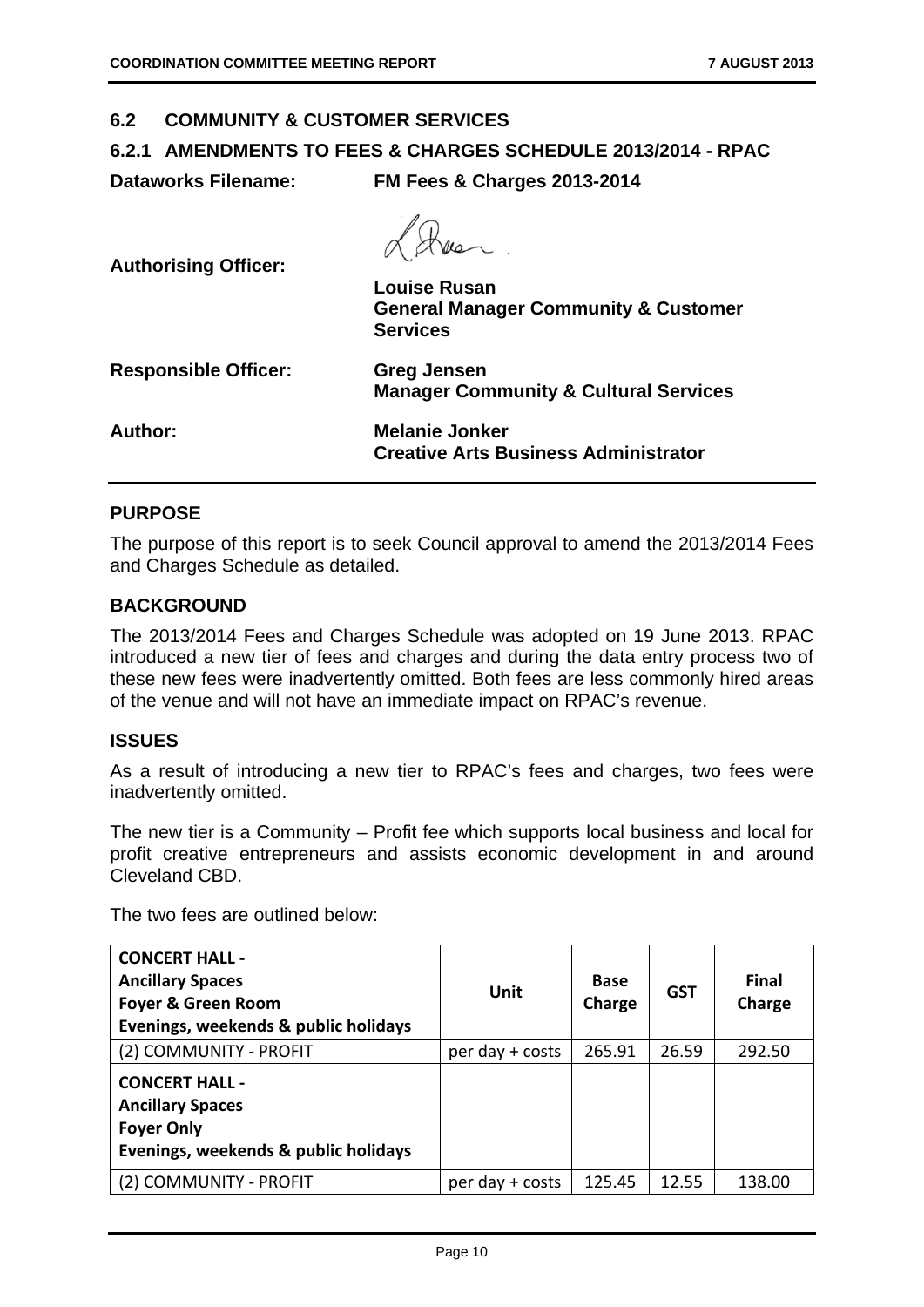#### **STRATEGIC IMPLICATIONS**

#### **Legislative Requirements**

The amendments to the 2013/2014 Fees and Charges Schedule are in line with the *Local Government Regulation 2012* which states each local government's budget must contain a statement of income and expenditure which states amongst other things, fees and charges.

#### **Risk Management**

If the amendments are not adopted, prospective hirers will be unaware of relevant fees in certain areas of the venue.

This could have a minor negative effect on RPAC's revenue raising capacity.

#### **Financial**

Overall, there is a negligible impact on the Department's budget bottom line.

#### **People**

Council Officers need to be aware of the correct fees for any venue hire enquiries received at RPAC.

#### **Environmental**

There is no known impact to the environment.

#### **Social**

Customers need to be able to locate the correct fees and charges information in our fee schedule to save confusion and incorrect fee payments.

#### **Alignment with Council's Policy and Plans**

The recommendation primarily supports Council's Operational Plan strategy 7.4 – "Increase the participation of people from all age groups and backgrounds in local heritage, the arts and cultural expression".

#### **CONSULTATION**

The Group Manager Community and Cultural Services has been consulted on this matter and supports the recommendation of this report.

#### **OPTIONS**

- 1. That Council resolve to adopt the amendments to the 2013/2014 Fees and Charges Schedule to reflect the inclusion of two RPAC fees that were inadvertently omitted.
- 2. That Council resolve to not adopt the amendments to the 2013/2014 Fees and Charges Schedule.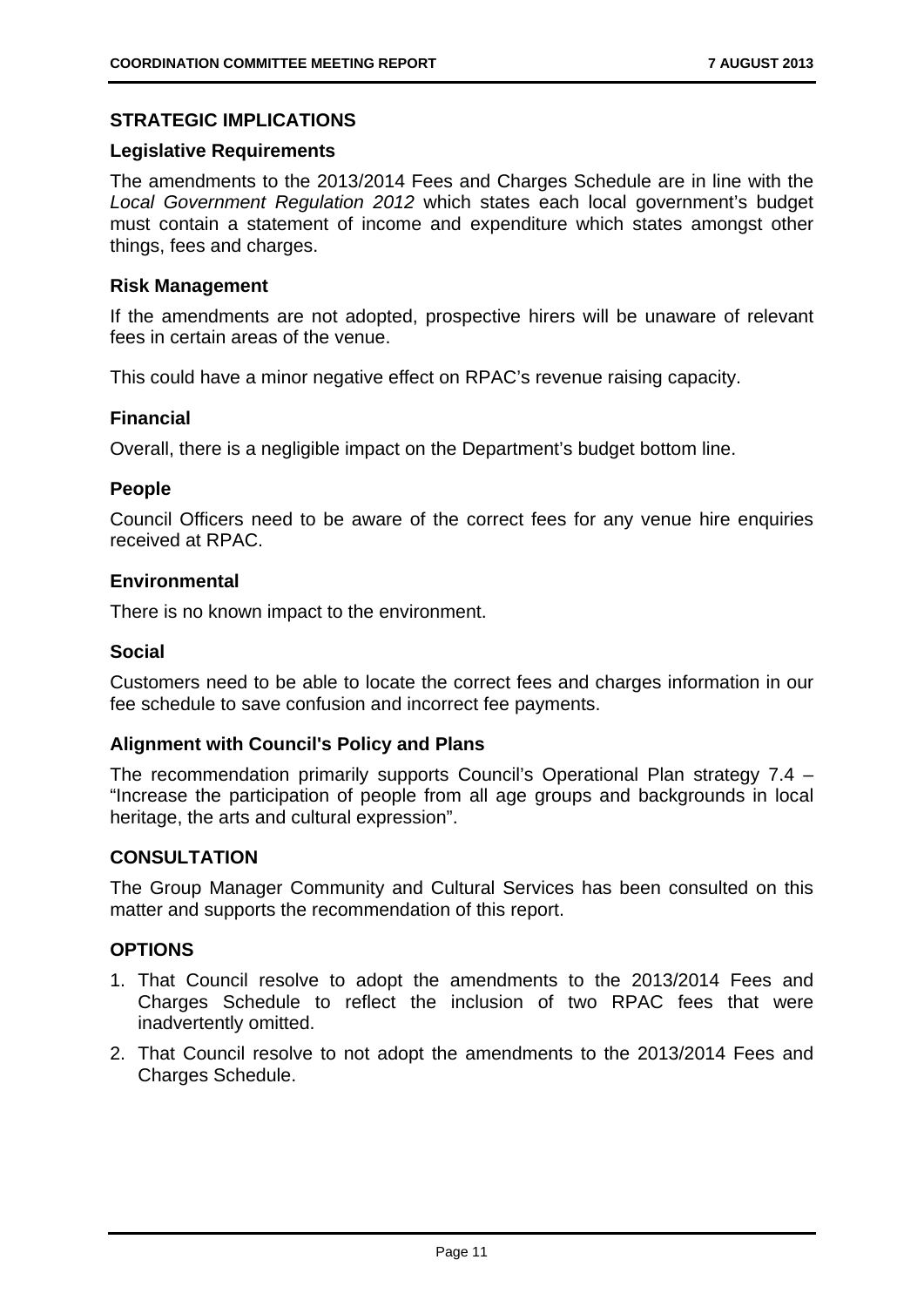#### **OFFICER'S/COMMITTEE RECOMMENDATION**

**Moved by: Cr M Edwards Seconded by: Cr L Hewlett** 

**That Council resolve to adopt the amendments to the 2013/2014 Fees and Charges Schedule to reflect the inclusion of two RPAC fees that were inadvertently omitted:** 

| <b>CONCERT HALL -</b><br><b>Ancillary Spaces</b><br><b>Foyer &amp; Green Room</b><br>Evenings, weekends & public<br>holidays | Unit            | <b>Base</b><br>Charge | <b>GST</b> | <b>Final</b><br>Charge |
|------------------------------------------------------------------------------------------------------------------------------|-----------------|-----------------------|------------|------------------------|
| (2) COMMUNITY - PROFIT                                                                                                       | per day + costs | 265.91                | 26.59      | 292.50                 |
|                                                                                                                              |                 |                       |            |                        |
| <b>CONCERT HALL -</b>                                                                                                        |                 |                       |            |                        |
| <b>Ancillary Spaces</b>                                                                                                      |                 |                       |            |                        |
| <b>Foyer Only</b>                                                                                                            |                 |                       |            |                        |
| Evenings, weekends & public                                                                                                  |                 |                       |            |                        |
| holidays                                                                                                                     |                 |                       |            |                        |
| (2) COMMUNITY - PROFIT                                                                                                       | per day + costs | 125.45                | 12.55      | 138.00                 |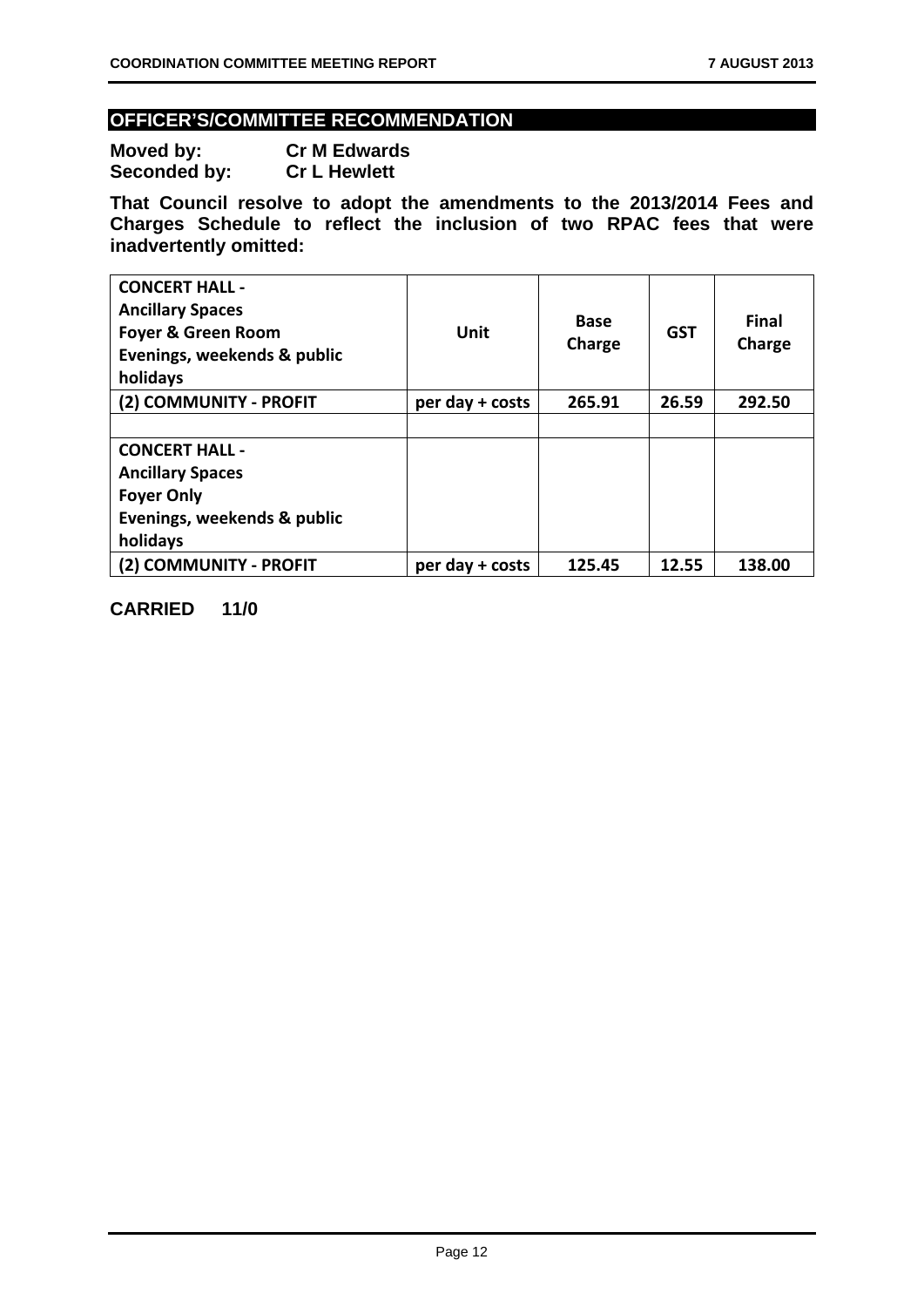#### **7 PORTFOLIO 7 (CR JULIE TALTY)**

#### **PLANNING & DEVELOPMENT**

#### **7.1 COMMUNITY & CUSTOMER SERVICES**

#### **7.1.1 THIRD PARTY VEGETATION PROTECTION ORDER REVIEW**

**Dataworks Filename: EM Vegetation Protection Orders (Local Law 6) LG11.67** 

**Responsible/Authorising Officer:** 

**Louise Rusan General Manager Community & Customer Services** 

**Author: Daniel Zilli Service Manager Operations Works** 

#### **PURPOSE**

This report is referred to the Coordination Committee to consider whether a resolution proposing the revocation of five Vegetation Protection Orders (VPOs) in accordance with the procedures outlined under Local Law 6 Protection of Vegetation is made.

#### **BACKGROUND**

During the period from 2001 to 2011, five VPOs were designated by Council following nomination by parties other than the owners of the land upon which the trees were located (third-party VPO). In 2013, following complaints from several residents regarding the imposition created by the third-party VPO on their property, Councillors requested that Council officers undertake a review of all third-party VPOs to determine whether or not the VPO's should be revoked.

The five third-party VPOs are:

| 1. VPO 03 | 62-64 Beachcrest Road, Wellington Point QLD 4160 |
|-----------|--------------------------------------------------|
| 2. VPO 17 | 12 Somerset Street, Alexandra Hills QLD 4161     |
| 3. VPO 21 | 10 Somerset Street, Alexandra Hills QLD 4161     |
| 4. VPO 09 | 49 Bates Drive, Birkdale QLD 4159                |
| 5. VPO 10 | 3, 5, 9, 11 Main Road, Wellington Point QLD 4160 |

#### **ISSUES**

A resolution of Council to revoke the VPOs is required in order to initiate the assessment process. At this time it is not a final decision on the revocation.

Part 2, Division 1(16) of Local Law 6 Protection of Vegetation provides the legislative framework for the Local Government to revoke a Vegetation Protection Order (VPO). Local Law 6 states that if, by resolution, Council proposes to revoke a VPO, the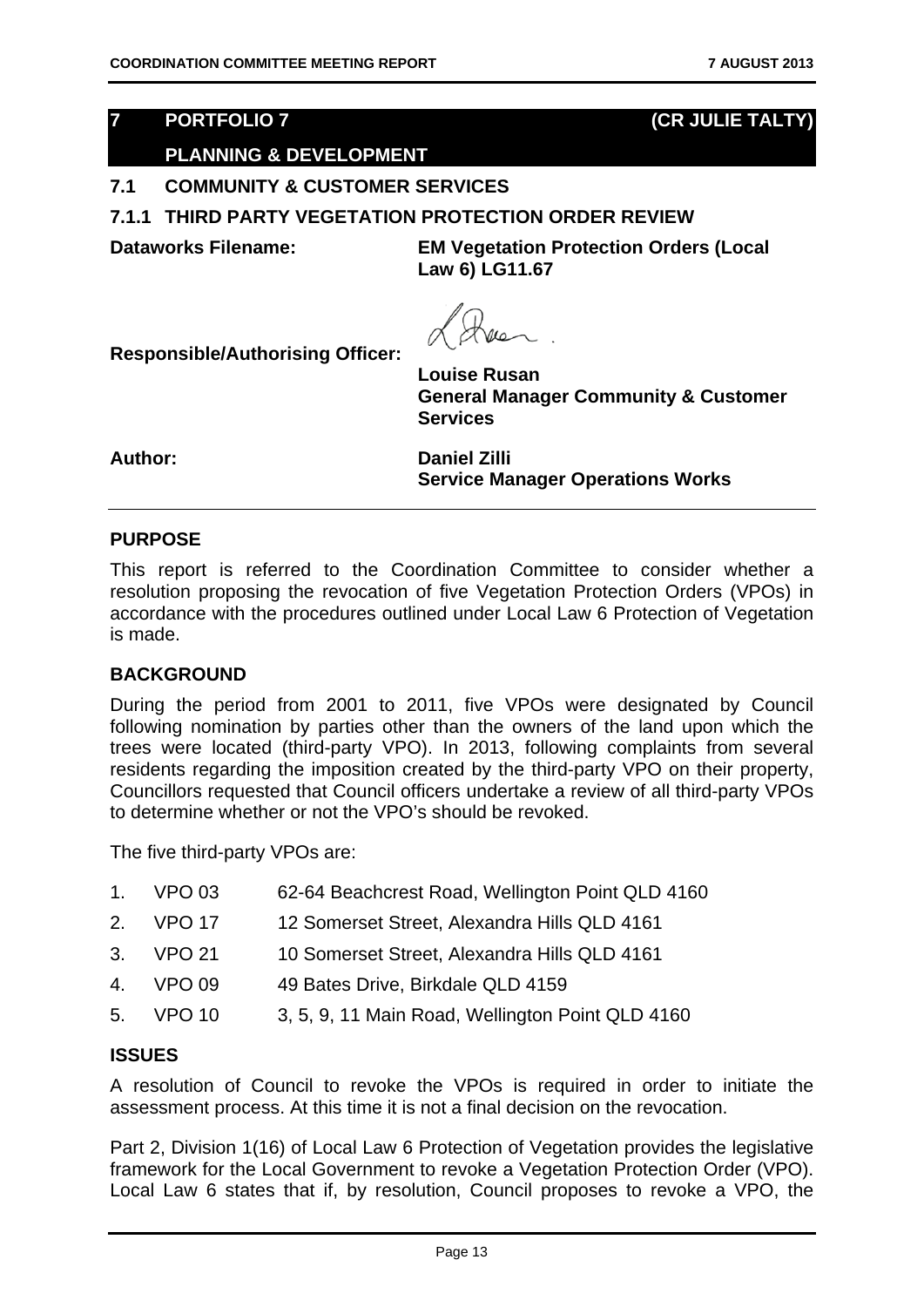following steps must be undertaken before a final decision is made to revoke or retain:

- A public notice must be placed in a local newspaper, inviting submissions for or against the proposal to revoke the VPOs;
- Following the minimum 21 day submission period, all submissions received must be considered by Council;
- An expert vegetation report must be obtained and assessed;
- Following consideration of the submissions and the expert report, Council may, by resolution, make the decision to revoke or retain the VPO.

Once the above process has been completed in full, a report will be brought to Council recommending the revocation or retention of the five VPOs. At that time Council must consider the expert report and any decisions made in response to the notice of the proposed revocation in making a final decision to revoke the orders.

In recommending that Council proposes to revoke the VPOs, officers have been undertaking an initial review. Council officers have undertaken a systematic assessment of all but one of the VPO trees and have been in ongoing discussions with the landowners. Of the five third-party VPOs reviewed, officers have identified that three represent an immediate and on-going concern to the owners. These three VPOs are VPO03, VPO17, and VPO21. The remaining VPO's – VPO 09 and VPO 10 do not currently represent a concern to the owners.

#### **STRATEGIC IMPLICATIONS**

#### **Legislative Requirements**

Local Law 6 Protection of Vegetation provides the legislative framework for the Local Government to revoke a Vegetation Protection Order.

#### **Risk Management**

Not applicable.

#### **Financial**

There are no financial implications associated with this proposal.

#### **People**

Not applicable.

#### **Environmental**

There are no environmental implications as the recommendation only proposes to revoke the third-party VPOs.

#### **Social**

There are no social implications associated with this proposal.

#### **Alignment with Council's Policy and Plans**

This proposal aligns with Councils resolution preventing third-party VPOs.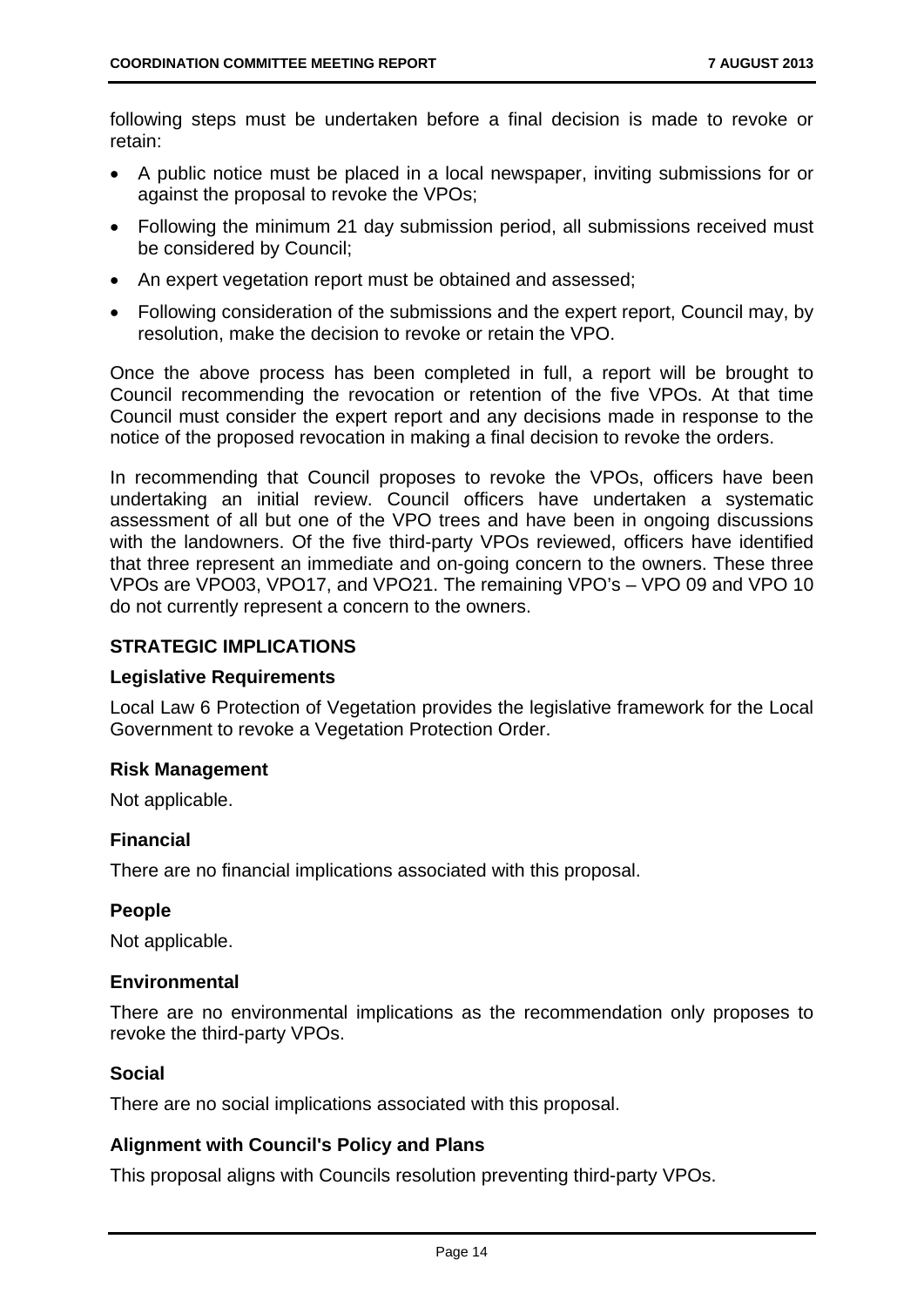#### **CONSULTATION**

Consultation with the following parties has been ongoing over the course of several months. Given the sensitive nature of this issue, care has been taken to ensure that communication with the affected residents has been undertaken.

- Property owners of all five VPOs
- Arborist, City Planning and Assessment
- A/Group Manager City Planning and Assessment
- Councillors

#### **OPTIONS**

- 1. Propose to revoke the third-party VPOs noted in this report.
- 2. Do not propose to revoke the third-party VPOs noted in this report.

#### **OFFICER'S/COMMITTEE RECOMMENDATION**

| Moved by:    | <b>Cr J Talty</b>   |
|--------------|---------------------|
| Seconded by: | <b>Cr M Edwards</b> |

**That Council resolve to propose to revoke the following third-party VPOs, in accordance with the procedures mandated by Local Law 6 Protection of Vegetation, Part 2 – Division 2 –** *Revocation Of Order***:** 

- **1. VPO 03 62-64 Beachcrest Road, Wellington Point QLD 4160;**
- **2. VPO 17 12 Somerset Street, Alexandra Hills QLD 4161;**
- **3. VPO 21 10 Somerset Street, Alexandra Hills QLD 4161;**
- **4. VPO 09 49 Bates Drive, Birkdale QLD 4159; and**
- **5. VPO 10 3, 5, 9, 11 Main Road, Wellington Point QLD 4160.**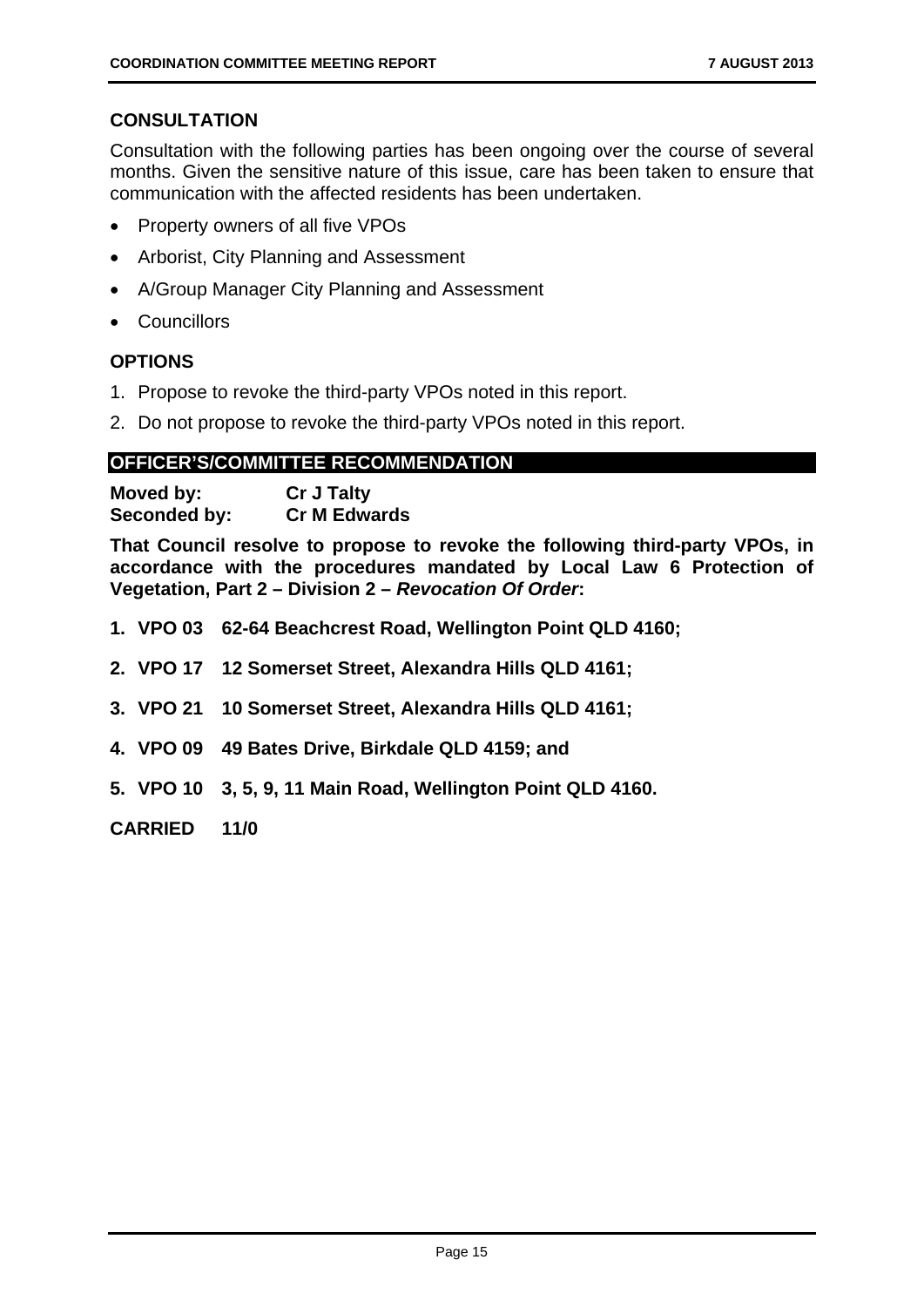#### **7.1.2 AMENDMENTS TO FEES & CHARGES SCHEDULE 2013/2014**

**Dataworks Filename: FM Fees & Charges 2013-2014** 

**Attachment: Amendments F&C Schedule 2013-2014**

**Authorising Officer: Louise Rusan General Manager Community & Customer Services Responsible Officer: David Jeanes Acting Group Manager City Planning & Assessment Author: Leah Moir Group Technical Support Officer** 

#### **PURPOSE**

The purpose of this report is to seek Council approval to amend the 2013/2014 Fees and Charges Schedules as detailed.

#### **BACKGROUND**

The 2013/2014 Fees and Charges Schedule was adopted on 19 June 2013. Prior to their adoption but after the submission of the Fees and Charges, the restructure brought the Building and Plumbing teams together with Sustainable Assessment (now City Planning and Assessment). The Fees and Charges throughout our group are now inconsistent and require amendments.

There has been some question around the wording of our inspections fees and therefore re-wording is required for clarification.

A recent review of the fees for the Searches team has identified some wording issues which require amendments.

The required amendments are outlined in Attachment 1.

#### **ISSUES**

A review of the 2013/2014 Fees and Charges Schedule adopted 19 June 2013 has highlighted some issues which require amendments. The required amendments are outlined in attachment 1 and summarised below.

| Fee                     | Change                                                                                                                                                                   |
|-------------------------|--------------------------------------------------------------------------------------------------------------------------------------------------------------------------|
| Concurrence Agency Fees | Rounding of all Concurrence Agency Fees previously<br>under the Community Standards Group for<br>consistency. The increase for all fees ranges from<br>\$0.75 to \$1.75. |
| Operational             | Works Wording change. Change 'Associates' to                                                                                                                             |
|                         | Assessment Associates with   'Associated'. Change wording of inspections from                                                                                            |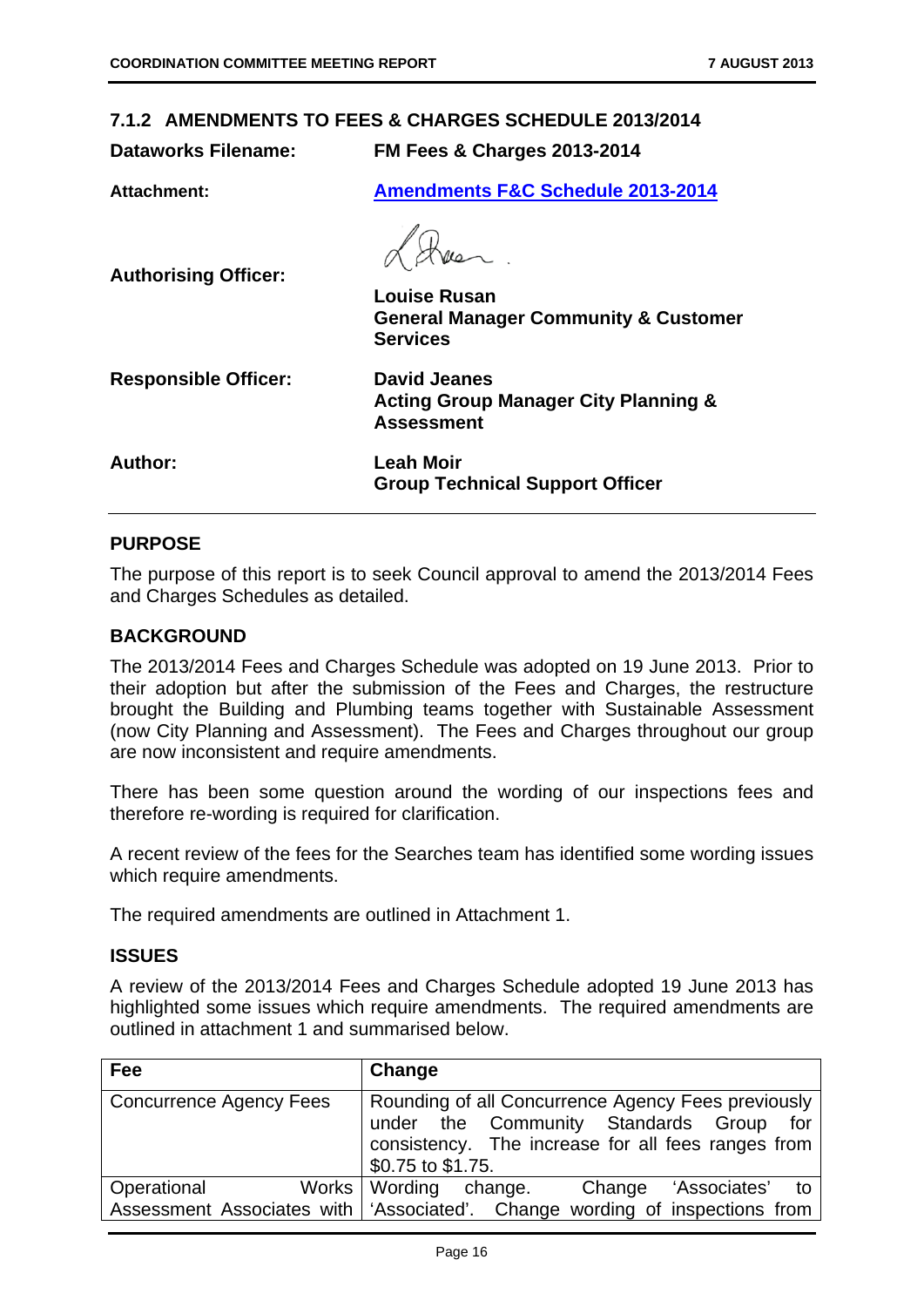| Fee                                                                                                                             | Change                                                                                |
|---------------------------------------------------------------------------------------------------------------------------------|---------------------------------------------------------------------------------------|
| Material Change of Use (and<br>eight other fees)                                                                                | 'incl. 4 inspections' to 'incl. up to 4 inspections.                                  |
| Swimming pool/spa                                                                                                               | Fee increase advised by Pool Safety Council 1 July<br>2013. Fee increase only \$0.15. |
| Community<br>Information<br>Services / Copies of Plans,<br>Reports & Certificates<br>Copies of Plans, Reports &<br>Certificates | Rewording to make the fees.                                                           |

#### **STRATEGIC IMPLICATIONS**

#### **Legislative Requirements**

There is no legislative requirement.

#### **Risk Management**

The only risk is with the wording of the inspections on the planning fees as customers are requesting refunds if their applications do not require four inspections. This is not the intention of the fees as they should include up to four.

#### **Financial**

Overall, there is a negligible impact on the Department's budget bottom line. The proposed changes are detailed in the attached documents:

 Amendments and Additions to Current Fees and Charges Schedule 2013-2014 (Attachment 1).

#### **People**

Rounding of fees and clear descriptions and wording will assist officers and Customer Service when quoting fees to customers.

#### **Environmental**

There is no known impact to the environment.

#### **Social**

Rounding of fees and clear descriptions and wording will assist customers with their applications.

#### **Alignment with Council's Policy and Plans**

The recommendation primarily supports Council's Operational Plan strategy 9.6 – "Implement long term asset management planning that supports innovation and sustainability of service delivery, taking into account the community's aspirations and capacity to pay for desired service levels".

#### **CONSULTATION**

The Acting Group Manager City Planning and Assessment has been consulted on this matter and supports the recommendation of this report.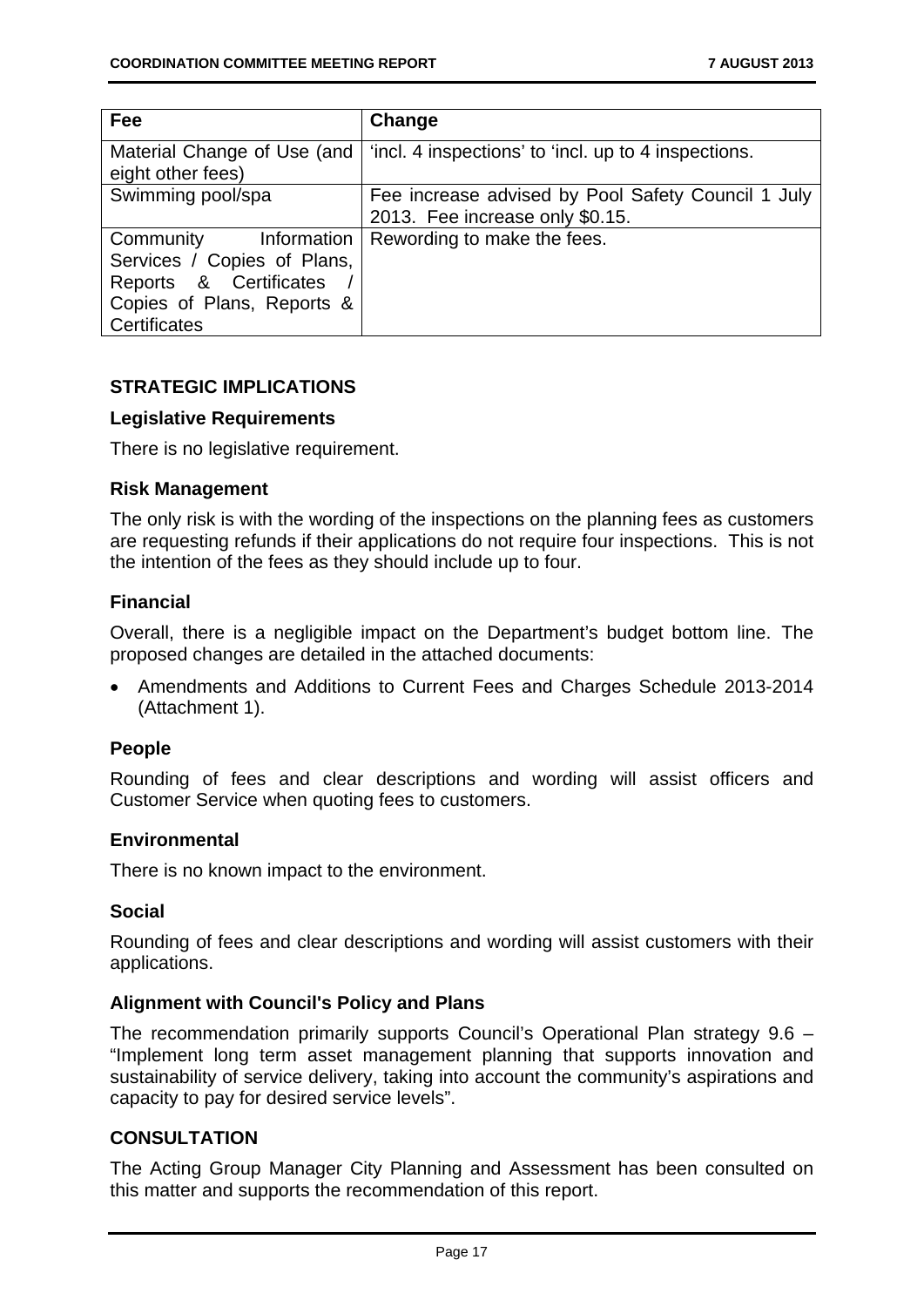#### **OPTIONS**

- 1. That Council resolve to adopt the amendments to the 2013/2014 Fees and Charges Schedule effective 14 August 2013.
- 2. That Council resolve to not adopt the amendments to the 2013/2014 Fees and Charges Schedule.

#### **OFFICER'S/COMMITTEE RECOMMENDATION**

**Moved by: Cr J Talty Seconded by: Cr M Edwards** 

**That Council resolve to adopt the amendments to the 2013/2014 Fees and Charges Schedule effective 14 August 2013.**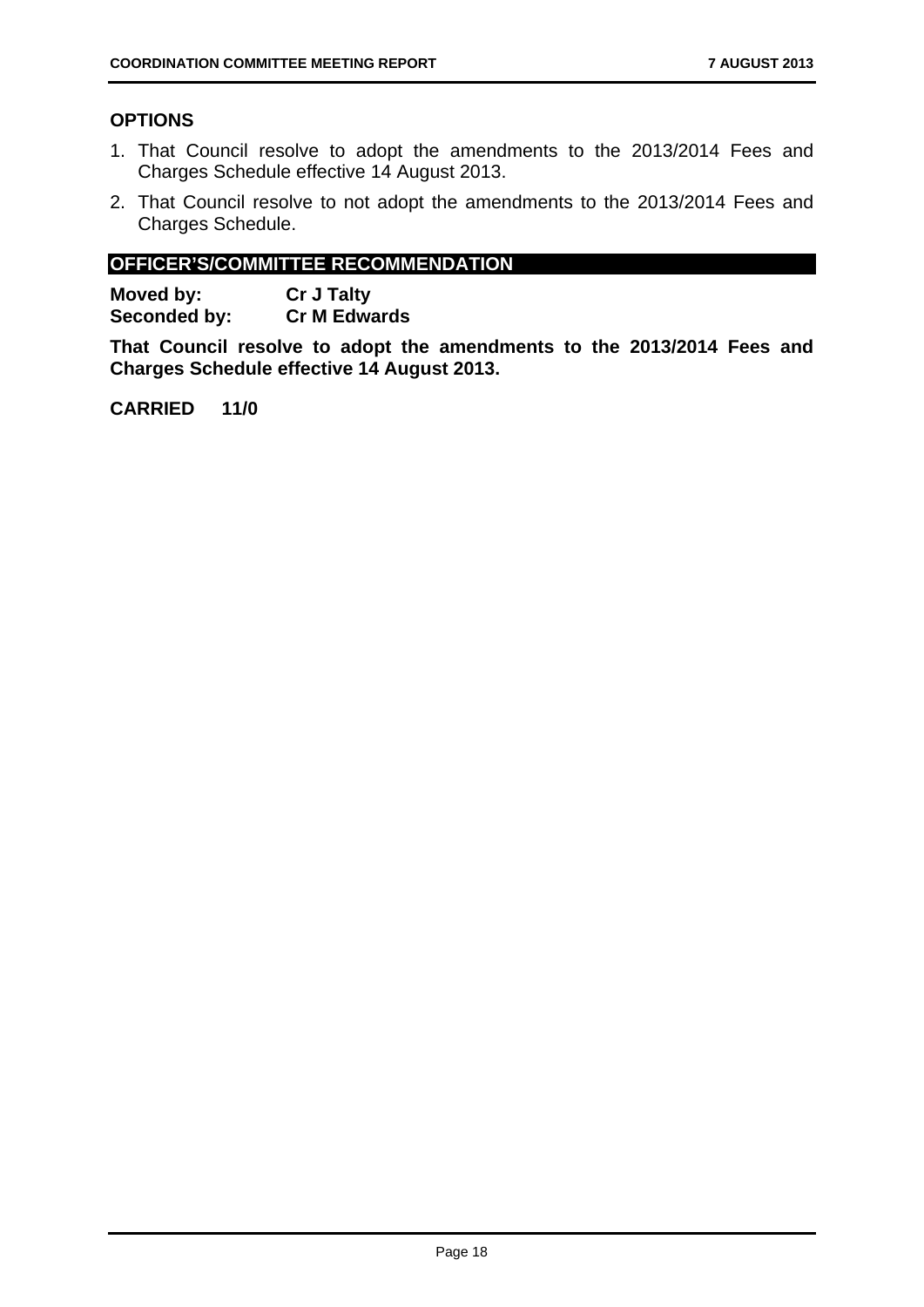#### **7.1.3 DECISIONS MADE UNDER DELEGATED AUTHORITY FOR CATEGORY 1, 2 AND 3 DEVELOPMENT APPLICATIONS**

**Dataworks Filename: Reports to Coordination Committee - Portfolio 7 Planning and Development** 

**Responsible/Authorising Officer:** 

**Louise Rusan General Manager Community & Customer Services** 

**Author: Kerri Lee Business Support Officer, Development Assessment** 

#### **PURPOSE**

The purpose of this report is for Council to note that the decisions listed below were made under delegated authority for Category 1, 2 and 3 development applications.

This information is provided for public interest.

#### **BACKGROUND**

At the General Meeting of 27 July, 2011, Council resolved that development assessments be classified into the following four Categories:

Category 1 – Minor Complying Code Assessments & associated administrative matters, including correspondence associated with the routine management of all development applications;

Category 2 – Complying Code Assessments & Minor Impact Assessments;

Category 3 – Moderately Complex Code & Impact Assessments; and

Category 4 – Major and Significant Assessments.

The applications detailed in this report have been assessed under:-

- Category 1 criteria defined as complying code assessable applications, including building works assessable against the planning scheme, and other applications of a minor nature.
- Category 2 criteria defined as complying code assessable and compliance assessable applications, including operational works, and Impact Assessable applications without submissions of objection. Also includes a number of process related delegations, including issuing planning certificates, approval of works on and off maintenance and the release of bonds, and all other delegations not otherwise listed.
- Category 3 criteria that are defined as applications of a moderately complex nature, generally mainstream impact assessable applications and code assessable applications of a higher level of complexity. Impact applications may involve submissions objecting to the proposal readily addressable by reasonable and relevant conditions. Both may have minor level aspects outside a stated policy position that are subject to discretionary provisions of the Planning Scheme. Applications seeking approval of a plan of survey are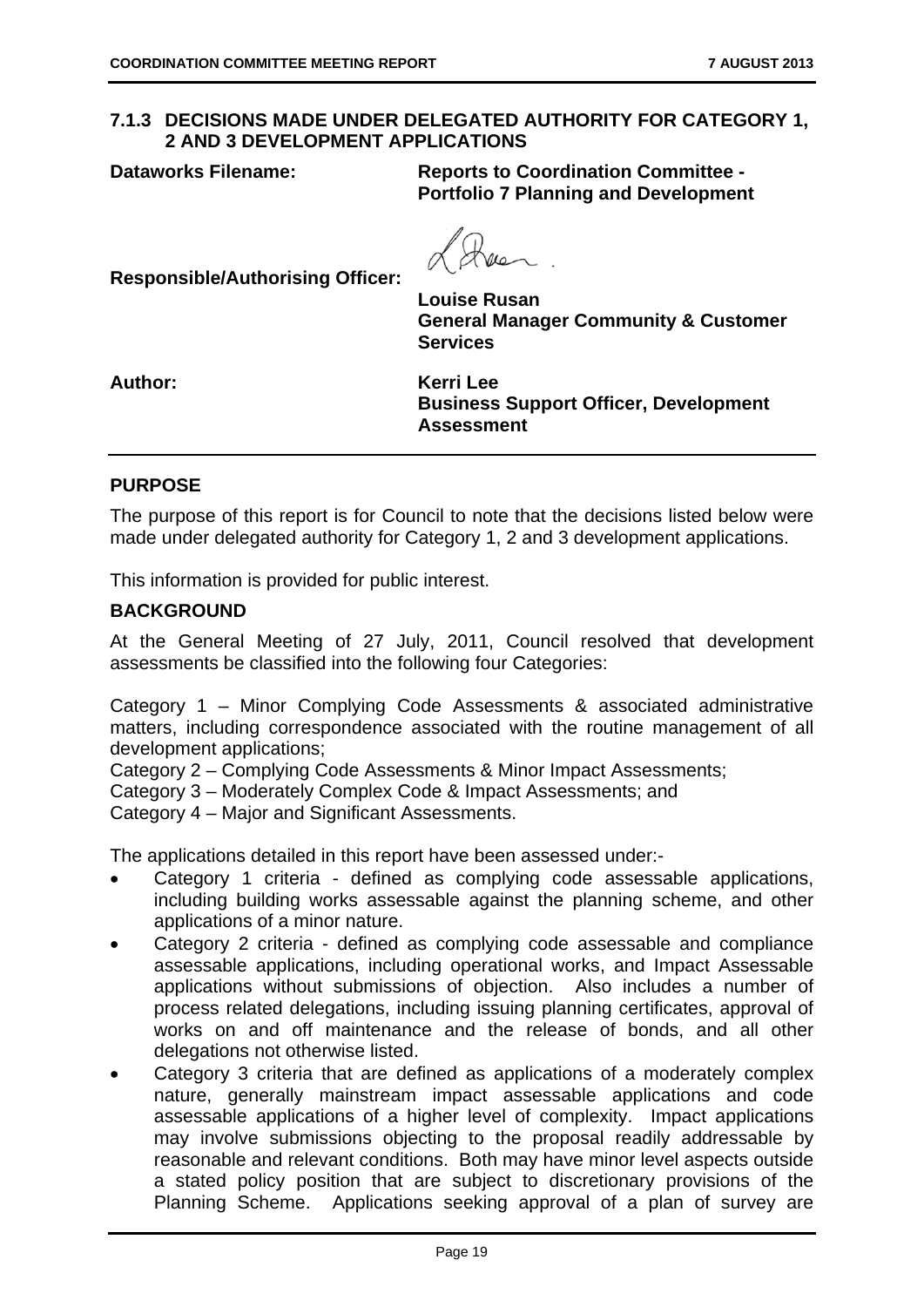included in this category. Applications can be referred to Development and Community Standards Committee for a decision.

#### **CATEGORY 1**

- 1. Concurrence Agency Response issued on 12 July, 2013 for design and siting for a dwelling house at 11 Margarets View, Cleveland. Bartley Burns Certifiers and Planners. (BWP001843)
- 2. Concurrence Agency Response issued on 11 July, 2013 for design and siting for a dwelling house at 23 Callaghan Way, Capalaba. Adept Building Approvals. (BWP001837)
- 3. Concurrence Agency Response issued on 9 July, 2013 for design and siting for a dwelling house at 85 Mooloomba Road, Point Lookout. Pacific BCQ. (BWP001830)
- 4. Concurrence Agency Response issued on 8 July, 2013 for design and siting for a dwelling house at 17 Gotha Street, Cleveland. The Certifier Pty Ltd. (BWP001816)
- 5. Concurrence Agency Response issued on 17 July, 2013 for design and siting for a dwelling house (secondary dwelling) at 16 Piccolo Court, Victoria Point. The Certifier Pty Ltd. (BWP001828)
- 6. Concurrence Agency Response issued on 15 July, 2013 for design and siting for a carport at 66 Beach Street, Cleveland. Building Code Approval Group Pty Ltd. (BWP001848)
- 7. Concurrence Agency Response issued on 15 July, 2013 for design and siting for a carport at 130 Delancey Street, Ormiston. DBR Building Certification. (BWP001849)
- 8. Concurrence Agency Response issued on 16 July, 2013 for design and siting for a carport at 11 Hampton Stret, Alexandra Hills. The Certifier Pty Ltd. (BWP001855)
- 9. Concurrence Agency Response issued on 12 July, 2013 for design and siting for a carport at 190 Coburg Street West, Cleveland. Redplan. (BWP001838)
- 10. Concurrence Agency Response issued on 11 July, 2013 for design and siting for a carport at 5 Gordonia Drive, Redland Bay. Mr Gary T. Jackson. (BWP001836)
- 11. Concurrence Agency Response issued on 9 July, 2013 for design and siting for a carport at 5-7 Ridge Place, Redland Bay. Mr Garry J. Whyte. (BWP001834)
- 12. Concurrence Agency Response issued on 10 July, 2013 for design and siting for a carport at 8 Vedson Street, Birkdale. Mr peter C. Hapuarachchi. (BWP001831)
- 13. Concurrence Agency Response issued on 11 July, 2013 for design and siting for a carport at 2 Belinda Court, Capalaba. The Certifier Pty Ltd. (BWP001825)
- 14. Concurrence Agency Response issued on 12 July, 2013 for design and siting for a shed at 6 Hampton Court, Birkdale. Mr Paul C Grandfils. (BWP001835)
- 15. Concurrence Agency Response issued on 15 July, 2013 for design and siting for a carport / patio / shed at 5 Frost Street, Capalaba. Mr Michael J Gresty. (BWP001850)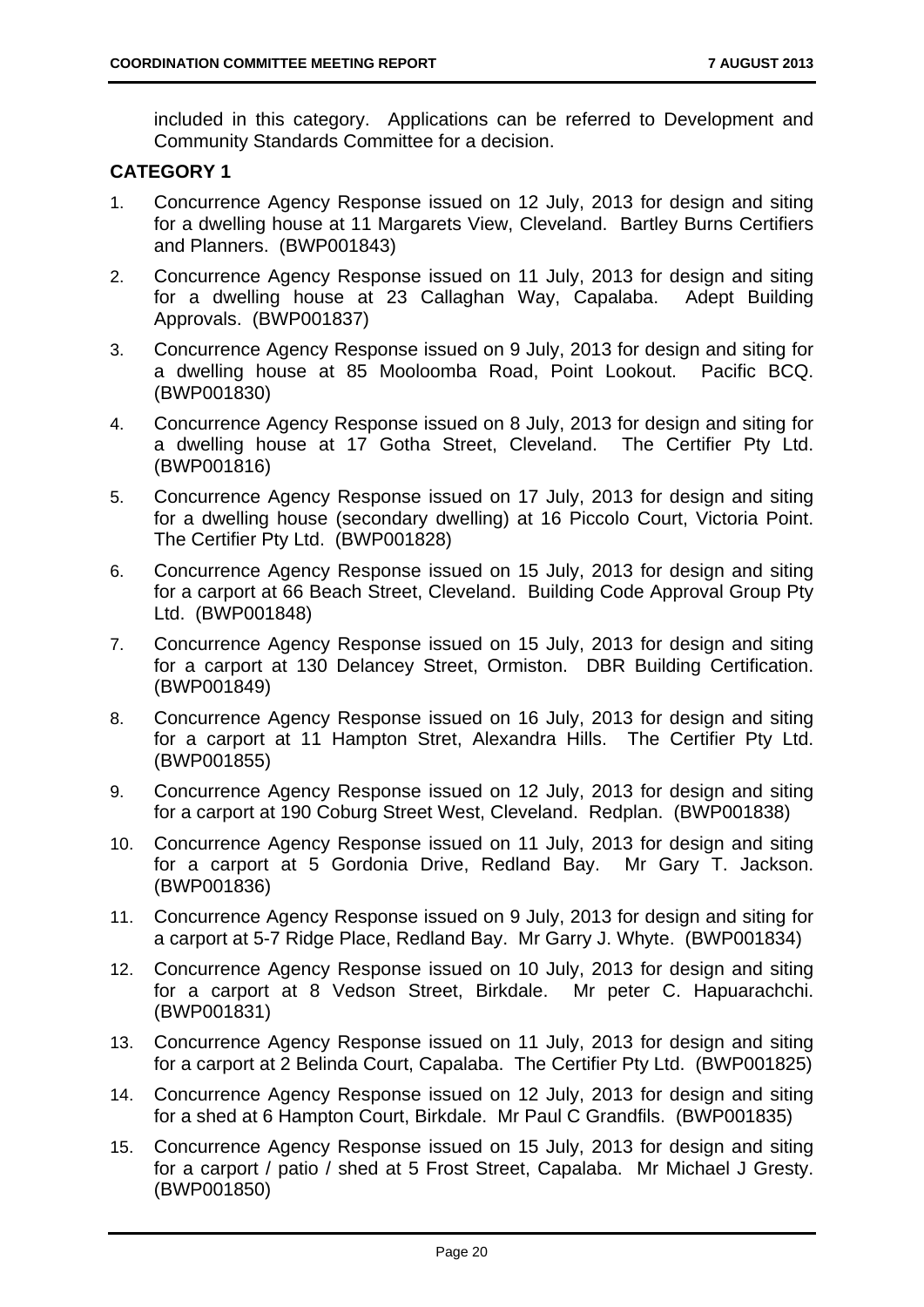- 16. Development Permit issued on 15 July, 2013 for building works approval assessed against the Redlands Planning Scheme for a domestic outbuilding at 5 Julie Terrace, Ormiston. Mr L. Stariha. (BWP001823)
- 17. Development Permit issued on 15 July, 2013 for a material change of use to operate a home business at 20 Chardonnay Court, Thornlands. Mrs E.M. Bryham. (MCU013087)
- 18. Development Permit issued on 16 July, 2013 for operational works for reconfiguring a lot at 104 Kinross Road, Thornlands. Sheehy & Partners Pty Ltd. (OPW001373.2)
- 19. Development Permit issued on 11 July, 2013 for operational works for reconfiguring a lot (one into two lots) at 33 Queen Street, Redland Bay. DEQ Consulting Engineers. (OPW001493)
- 20. A Notice agreeing to a change of approval was issued on 10 July, 2013 for a small lot house at 13 Lancaster Circuit, Redland Bay. Building Code Approval Group Pty Ltd. (BWP001708)
- 21. Development Permit issued on 12 July, 2013 for a material change of use for a dwelling house at 155 Thorneside Road, Thorneside. Mr and Mrs Van Der Merwe. (MCU013064)

#### **CATEGORY 2**

- 1. Development Permit issued on 15 July, 2013 for reconfiguration of lots (one into two lots) at 19 Mergowie Drive, Cleveland. The Planning Place. (ROL005662)
- 2. A Notice agreeing to extend the relevant period of an existing development approval was issued on 15 July, 2013 for a material change of use for an apartment building at 4 Fitzroy Street and 140-142 Middle Street, Cleveland. Jexville Pty Ltd As Trustee. (MC010654)
- 3. A Notice agreeing to a change of approval was issued on 10 July, 2013 for operational works for a multiple dwelling (x 11) at 122-124 Mount Cotton Road, Capabala. Lovric Projects Qld Pty Ltd. (DW000891)
- 4. A Notice agreeing to a change of approval was issued on 11 July, 2013 for an aged persons and special needs housing at 166 & 168 Mount Cotton Road, Capalaba. Mr R.W. Walker. (MC009631)
- 5. A Notice agreeing to a change of approval was issued on 17 July, 2013 for operational works for an advertising sign at Capalaba Shopping Village, 189- 201 Old Cleveland Road, Capalaba. Bayside Medical Precinct, Outdoor Intelligence Pty Ltd. (OPW001315)
- 6. A Notice agreeing to a change of approval was issued on 17 July, 2013 for a health care centre at 230 Finucane Road, Alexandra Hills. Baird & Hayes. (MCU012833)
- 7. A Notice agreeing to a change of approval was issued on 15 July, 2013 for a dwelling house at 10 Coorong Street, Macleay Island. The Certifier Pty Ltd. (MC012246)
- 8. Development Permit issued on 12 July, 2013 for a material change of use for a dwelling house at 9 Piccaninny Street, Macleay Island. Mayhill Planning and Architecture. (MCU012989)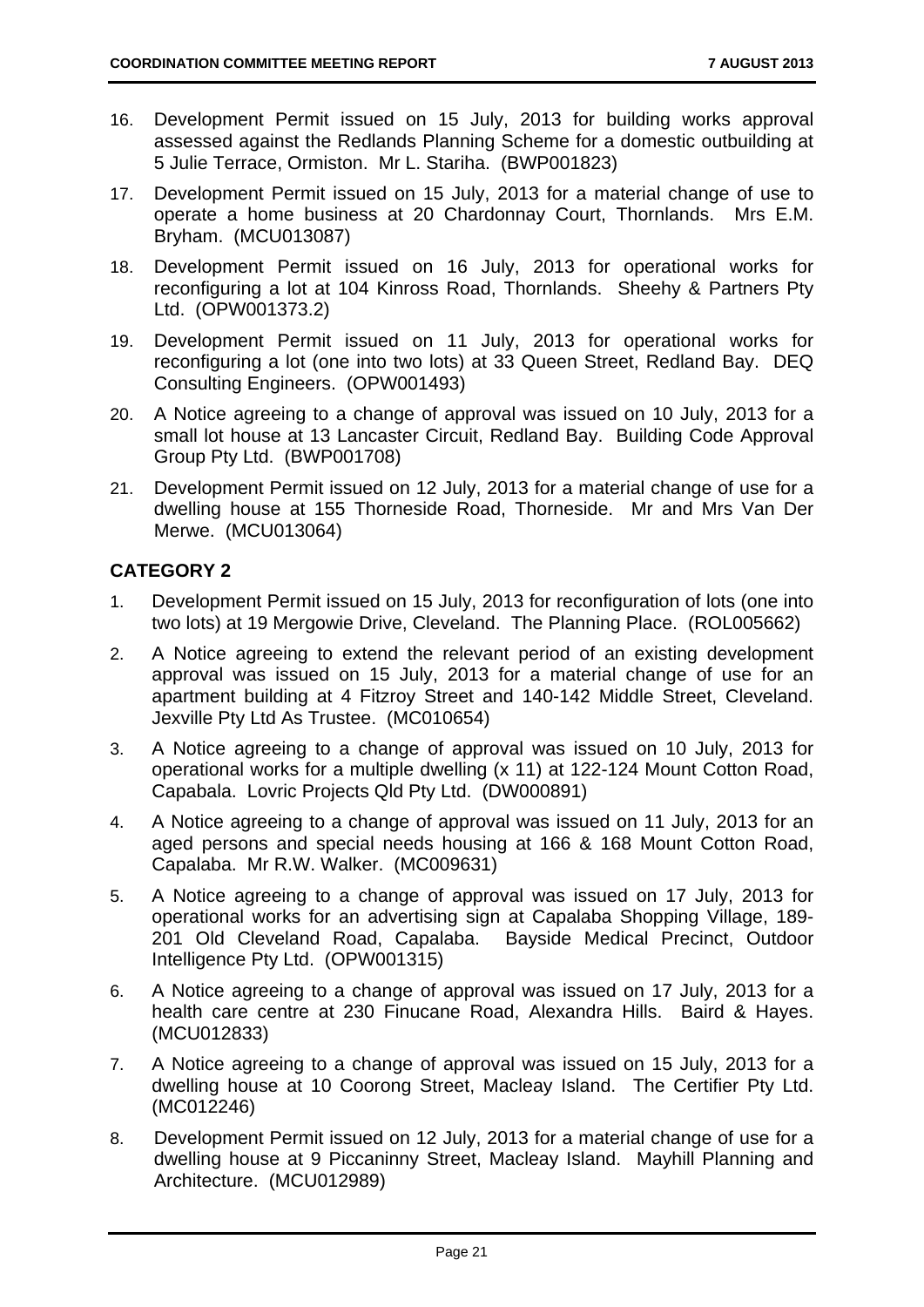9. Development Permit issued on 17 July, 2013 for reconfiguration of lots (one into two lots) at 10 Myora Crescent, Capalaba. Black Watch. (ROL005658)

#### **CATEGORY 3**

Development Permit issued on 9 July, 2013 for a material change of use for a telecommunication facility at 762 Redland Bay Road, Redland Bay. Telstra Corporation Ltd. (MCU013035)

#### **OFFICER'S/COMMITTEE RECOMMENDATION**

**Moved by:** Cr J Talty<br> **Seconded by:** Cr M Elliott **Seconded by:** 

**That Council resolve to note this report.**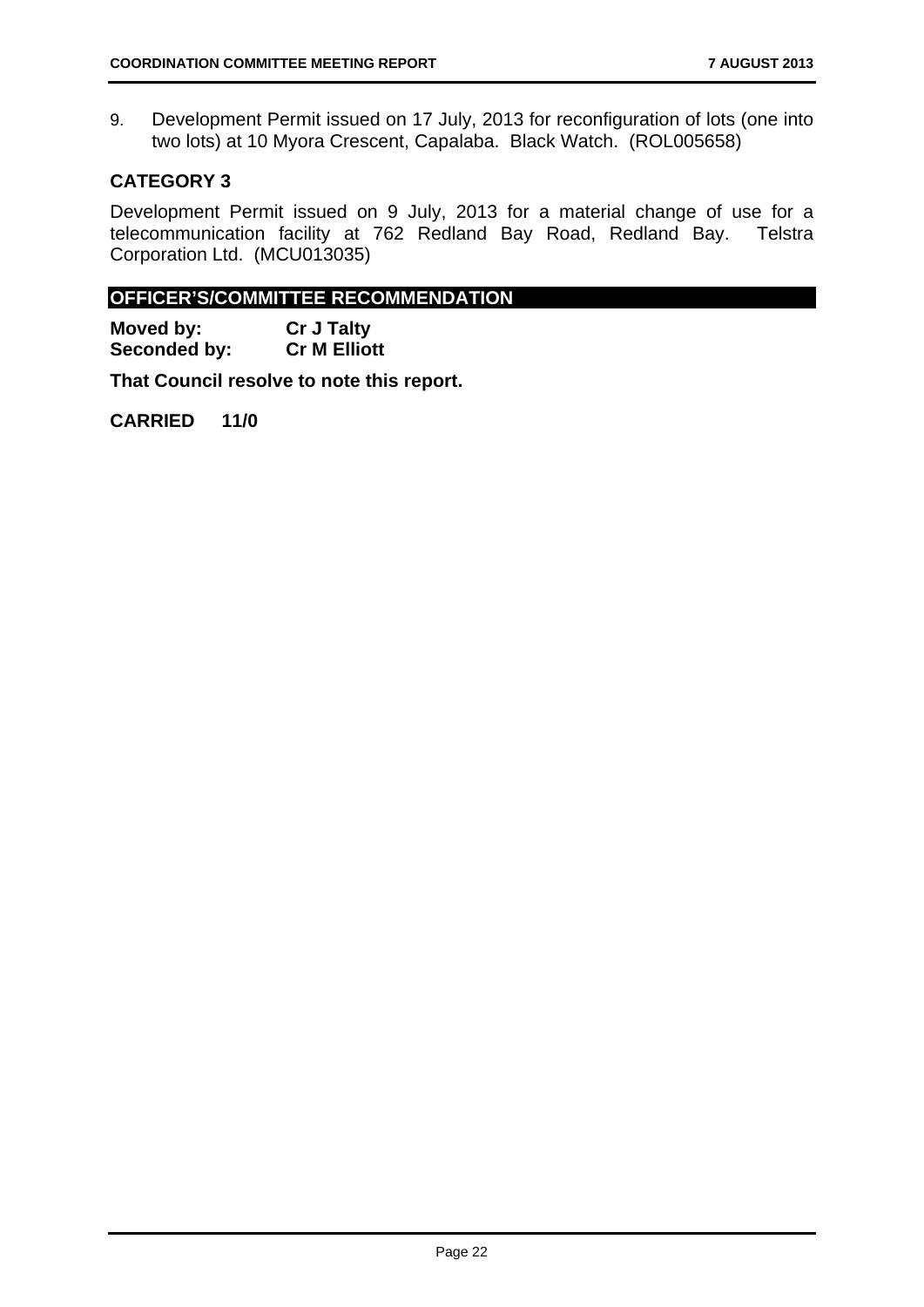#### **7.1.4 APPEALS LIST - CURRENT AS AT 17 JULY, 2013**

**Dataworks Filename: Reports to Coordination Committee – Portfolio 7 Planning and Development** 

**Responsible/Authorising Officer:** 

**Louise Rusan General Manager Community & Customer Services** 

**Author: Daniel Zilli Service Manager, Operations Works** 

#### **PURPOSE**

The purpose of this report is for Council to note the current appeals.

#### **BACKGROUND**

Information on appeals may be found as follows:

#### **1. Planning and Environment Court**

- a) Information on current appeals and declarations with the Planning and Environment Court involving Redland City Council can be found at the District Court web site using the "Search civil files (eCourts) Party Search" service: http://www.courts.qld.gov.au/esearching/party.asp
- b) Judgements of the Planning and Environment Court can be viewed via the Supreme Court of Queensland Library web site under the Planning and Environment Court link: http://www.sclqld.org.au/giudgment/

#### **2. Redland City Council**

The lodgement of an appeal is acknowledged with the Application details on the Councils "Planning and Development On Line - Development - Application Inquiry" site. Some Appeal documents will also be available (note: legal privilege applies to some documents). All judgements and settlements will be reflected in the Council Decision Notice documents:

http://www.redland.qld.gov.au/PlanningandBuilding/PDOnline/Pages/default.aspx

#### **3. Department of State Development, Infrastructure and Planning (SDIP)**

The DSDIP provides a Database of Appeals

(http://services.dip.qld.gov.au/appeals/) that may be searched for past appeals and declarations heard by the Planning and Environment Court.

The database contains:

 A consolidated list of all appeals and declarations lodged in the Planning and Environment Courts across Queensland of which the Chief Executive has been notified.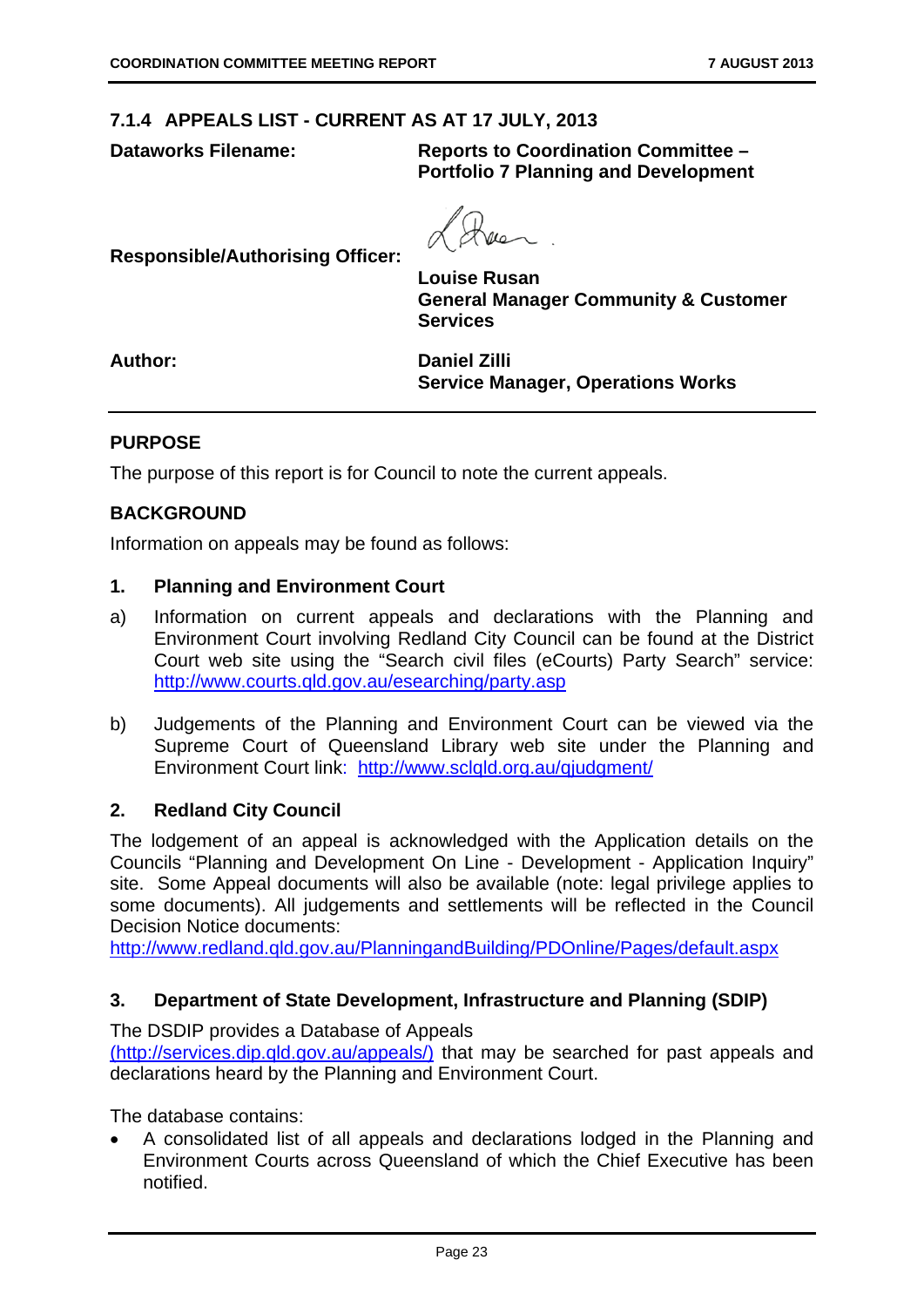• Information about the appeal or declaration, including the appeal number, name and year, the site address and local government.

#### **ISSUES**

| 1.                | <b>File Number:</b>         | Appeal 1963 of 2009<br>(MC010715)                                                                                                                                  |
|-------------------|-----------------------------|--------------------------------------------------------------------------------------------------------------------------------------------------------------------|
| <b>Applicant:</b> |                             | JT George Nominees P/L                                                                                                                                             |
|                   | <b>Application Details:</b> | Preliminary Approval for MCU for neighbourhood centre,<br>open space and residential uses (concept master plan).<br>Cnr Taylor Road & Woodlands Drive, Thornlands. |
|                   | <b>Appeal Details:</b>      | Applicant appeal against refusal.                                                                                                                                  |
|                   | <b>Hearing Date:</b>        | Adjourned for further review 7 August 2013.                                                                                                                        |

| 2.                | <b>File Number:</b>         | Appeal 2675 of 2009.<br>(MC010624)                                                                                                                     |
|-------------------|-----------------------------|--------------------------------------------------------------------------------------------------------------------------------------------------------|
| <b>Applicant:</b> |                             | L M Wigan                                                                                                                                              |
|                   | <b>Application Details:</b> | Material Change of Use for residential development (Res A &<br>Res B) and preliminary approval for operational works<br>84-122 Taylor Road, Thornlands |
|                   | <b>Appeal Details:</b>      | Applicant appeal against refusal.                                                                                                                      |
|                   | <b>Current Status:</b>      | Directions Order 1 March 2013 sets out dates for mediation<br>and disclosure of documents.                                                             |
|                   | <b>Hearing Date:</b>        | Listed for review 7 August 2013.                                                                                                                       |

| 3.                | <b>File Number:</b>         | Appeal 246 of 2013<br>(MCU012617)                                                                                                   |
|-------------------|-----------------------------|-------------------------------------------------------------------------------------------------------------------------------------|
| <b>Applicant:</b> |                             | Lipoma Pty Ltd                                                                                                                      |
|                   | <b>Application Details:</b> | Material Change of Use for extension to Shopping Centre<br>(Shop and Refreshment Establishment)<br>2-34 Bunker Road, Victoria Point |
|                   | <b>Appeal Details:</b>      | Applicant appeal against negotiated adopted infrastructure<br>charges notice.                                                       |
|                   | <b>Current Status:</b>      | Without prejudice meeting held with appellant.                                                                                      |
|                   | <b>Hearing Date:</b>        | Listed for review 9 October 2013.                                                                                                   |

| 4.                          | <b>File Number:</b> | Appeal 2335 of 2013<br>(MCU012421)                                                                                                                                                         |
|-----------------------------|---------------------|--------------------------------------------------------------------------------------------------------------------------------------------------------------------------------------------|
| <b>Applicant:</b>           |                     | <b>Barro Group Pty Ltd</b>                                                                                                                                                                 |
| <b>Application Details:</b> |                     | Material Change of Use for Extractive Industry and<br>Environmentally Relevant Activities 8, 16 & 21<br>1513 & 1515-1521 Mount Cotton Road and 163-177 & 195<br>Gramzow Road, Mount Cotton |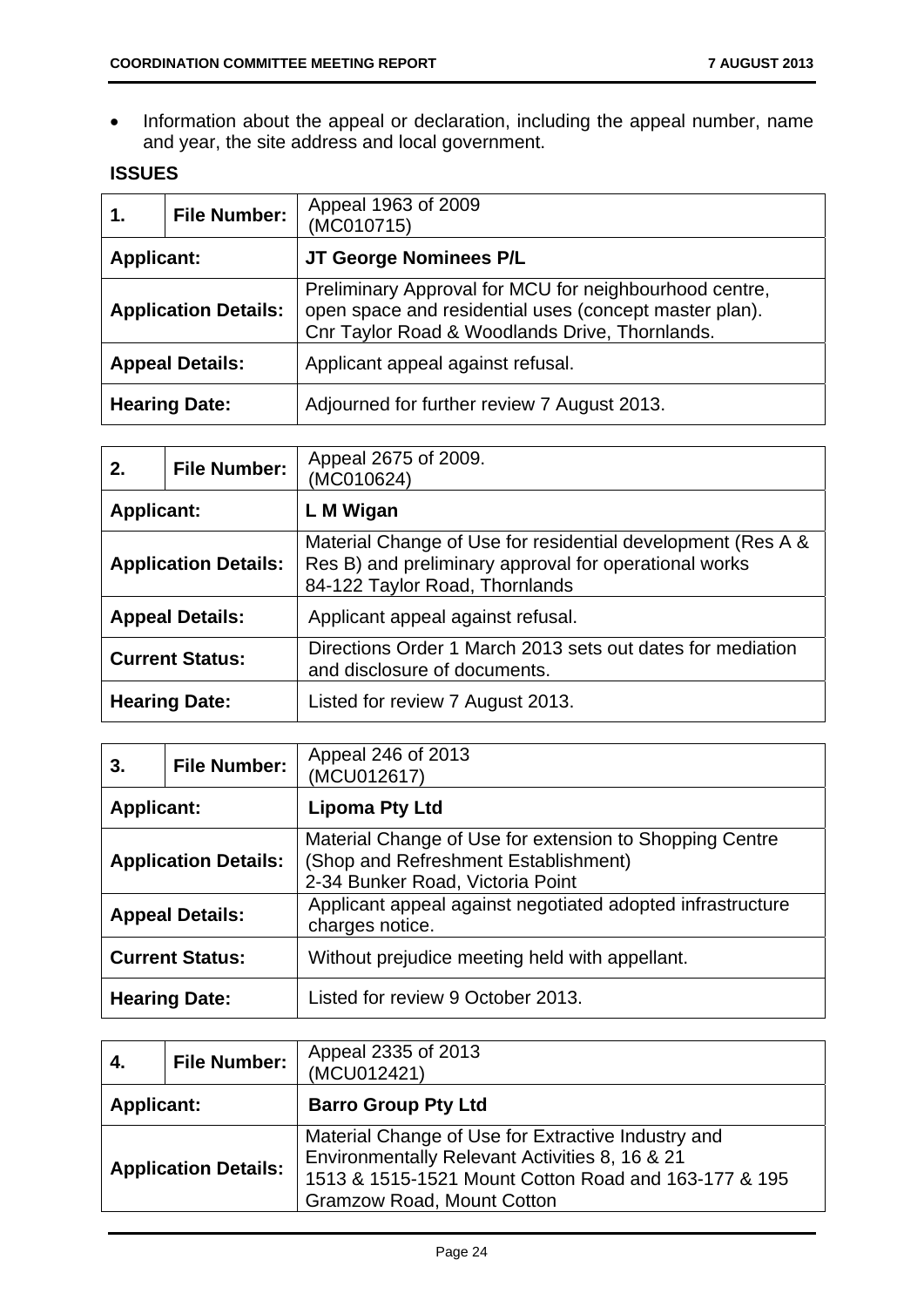| <b>Appeal Details:</b> | Applicant appeal against refusal. |
|------------------------|-----------------------------------|
| <b>Current Status:</b> | No action to date.                |
| <b>Hearing Date:</b>   | Not yet listed.                   |

#### **OFFICER'S/COMMITTEE RECOMMENDATION**

**Moved by:** Cr J Talty<br> **Seconded by:** Cr K Hard **Cr K Hardman** 

**That Council resolve to note this report.**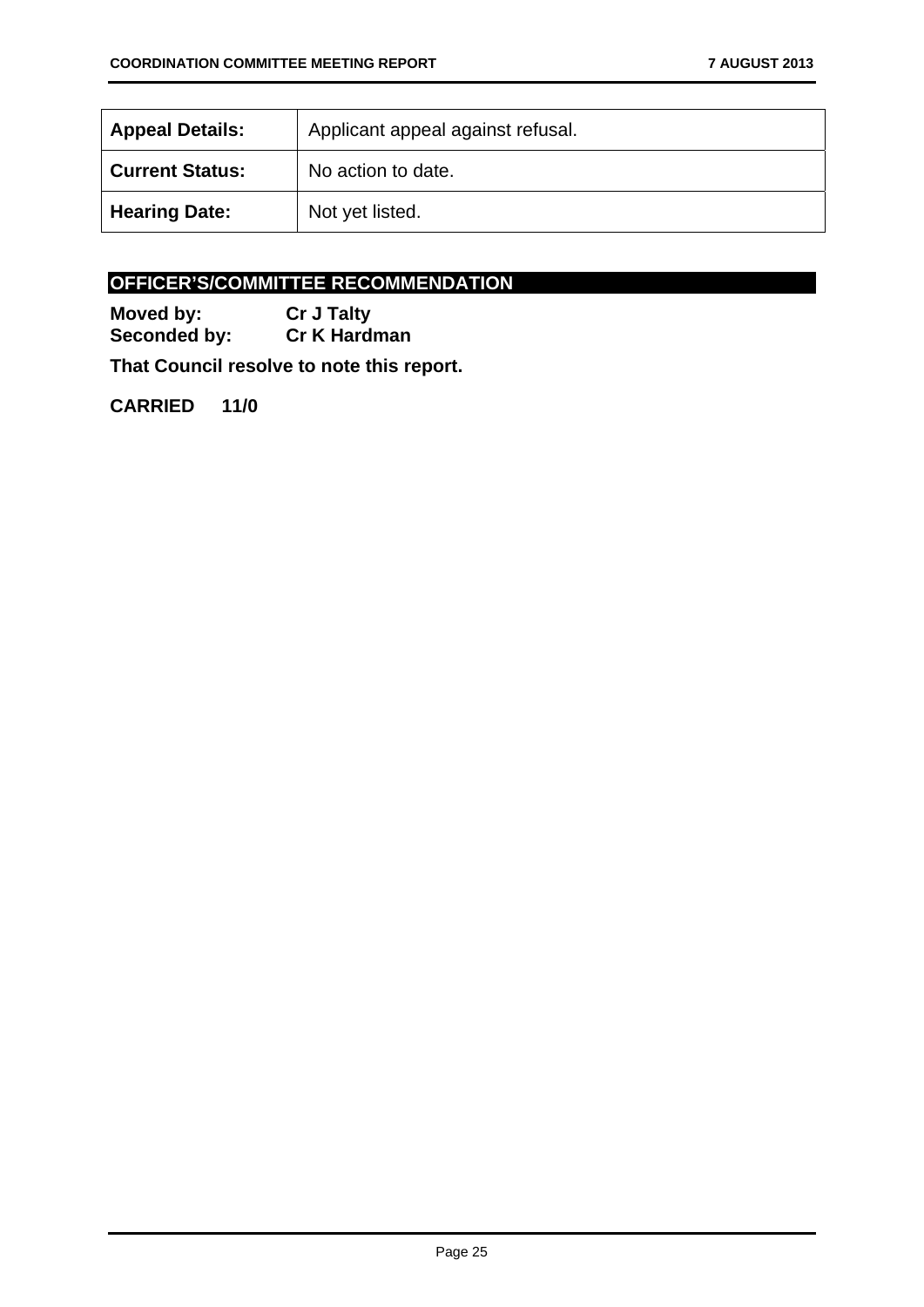#### **8 PORTFOLIO 8 (CR MURRAY ELLIOTT)**

#### **INFRASTRUCTURE**

#### **8.1 INFRASTRUCTURE & OPERATIONS**

**8.1.1 REQUEST FOR STREET RENAMING - FROM TRANS ISLAND ROAD AND UNNAMED ROAD TO MARTIN WAY, NORTH STRADBROKE ISLAND** 

| <b>Dataworks Filename:</b>  | <b>RTT: Naming - Roads</b>                                                                                                                                                            |
|-----------------------------|---------------------------------------------------------------------------------------------------------------------------------------------------------------------------------------|
| <b>Attachments:</b>         | Attachment 1 - Map1, Dunwich North Stradbroke<br>Island<br><b>Attachment 2 – Map 2, Rainbow Crescent</b><br>Attachment 3 – Map 3, Trans Island Road North<br><b>Stradbroke Island</b> |
| <b>Authorising Officer:</b> | <b>Gary Soutar</b>                                                                                                                                                                    |
|                             | <b>General Manager Infrastructure and Operations</b>                                                                                                                                  |
| <b>Responsible Officer:</b> | <b>Murray Erbs</b><br><b>Group Manager City Infrastructure</b>                                                                                                                        |
| Author:                     | <b>Luke Gillis</b><br><b>Advisor Capital Works</b>                                                                                                                                    |

#### **PURPOSE**

This report aims to rename Trans Island Road and 2 sections of unnamed road to Martin Way following a request received by Council.

This will enable Council to resolve a road land parcel discrepancy between Rainbow Crescent and the unnamed sections of road, to resolve confusion between road names.

#### **BACKGROUND**

A request to rename Trans Island Road to Martin Way was submitted to Council over a decade ago, by Rose Borey. One street sign was erected near Mallon Street; however the name change was not officially lodged with the Department of Natural Resource Management (DNRM).

The sections of road between Mallon Street and Rainbow Crescent and Rainbow Crescent to Trans Island Road are not named. This has led to confusion to people using Rainbow Crescent as there is an additional parallel road.

To resolve this issue and the request, it is intended to rename these unnamed sections and Trans Island Road to Martin Way.

#### **ISSUES**

No issues associated with this request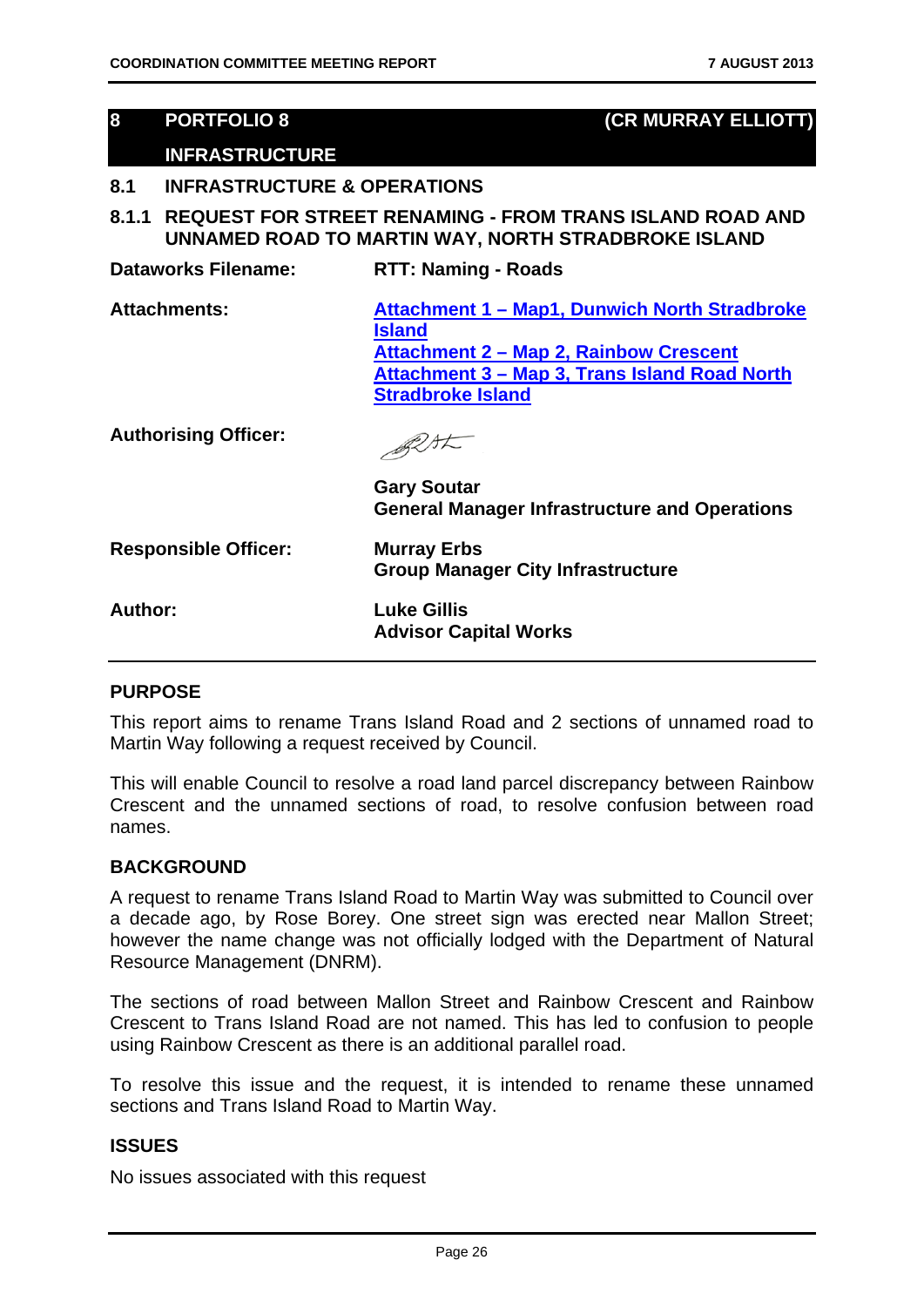#### **STRATEGIC IMPLICATIONS**

No strategic implications for Council

#### **Legislative Requirements**

To support this action a request will need to be lodged with DNRM to create these new land parcels and officially rename these sections of road to Martin Way.

#### **Risk Management**

This request is considered to be a low risk.

#### **Financial**

The estimated cost for this road renaming is approximately \$2000. This includes \$1500 for road signage and \$500 for the lodgement of a road renaming request with DNRM.

These monies will be requested via a quarterly budget review process.

#### **People**

The road renaming will have an impact upon local residents, Quandamooka people and Island visitors.

The renaming and road name clarification, in particular the identification of separate road parcels, will assist North Stradbroke Island visitors navigating to several tourist attractions.

#### **Environmental**

Environmental impacts associated with this request are considered to be low risk.

#### **Social**

Social impacts associated with this request are considered to be low, but clarifies to the community the unnamed section of road.

#### **Alignment with Council's Policy and Plans**

Provide coordination and governance over implementation of Council's Indigenous Land Use Agreement in partnership with the Quadamooka people.

Support "place making" throughout the city by participation in the joint State, Quandamooka and Council investigations of the Native Title "Land Bank" as identified in the relevant Indigenous Land Use Agreements between the parties.

#### **CONSULTATION**

- Quandamooka Yoolooburrabee Aboriginal Corporation (QYAC) have been consulted about the proposed road renaming;
- The Divisional Councillor, Cr Craig Ogilvie has been consulted about road renaming;
- DNRM has been consulted.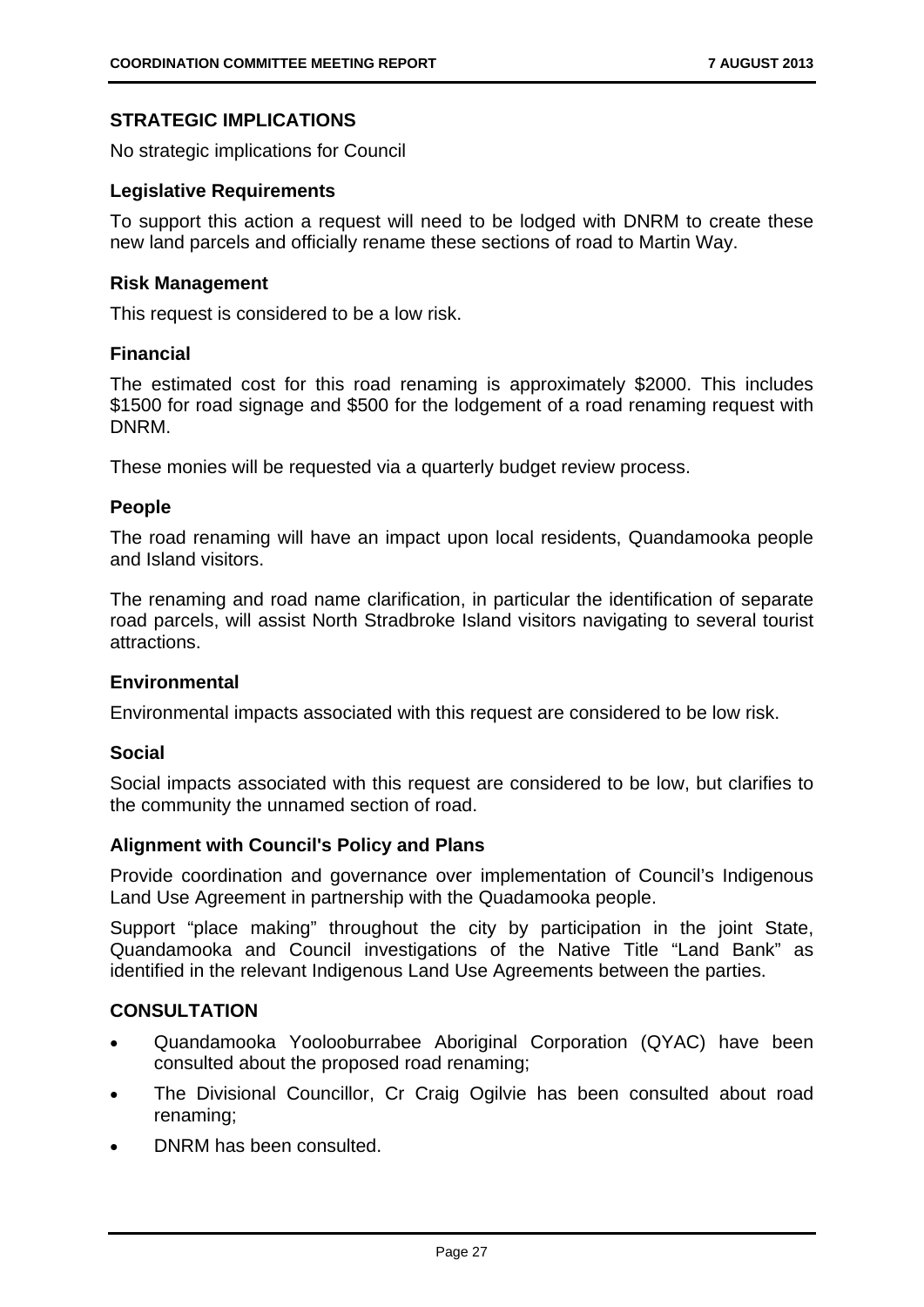#### **OPTIONS**

- 1. To name as Martin Way, the constructed road for its length from the intersection of Mitchell Crescent and Mallon Street, Dunwich through Blue Lake National Park to the causeway accessing the southern end of Main Beach. This includes renaming the section currently known as Trans Island Road.
- 2. That Council does not support the renaming of the road.

#### **OFFICER'S/COMMITTEE RECOMMENDATION**

**Moved by: Cr M Elliott Seconded by: Cr C Ogilvie** 

**That Council resolve to name as Martin Way, the constructed road for its length from the intersection of Mitchell Crescent and Mallon Street, Dunwich through Blue Lake National Park to the causeway accessing the southern end of Main Beach. This includes renaming the section currently known as Trans Island Road.**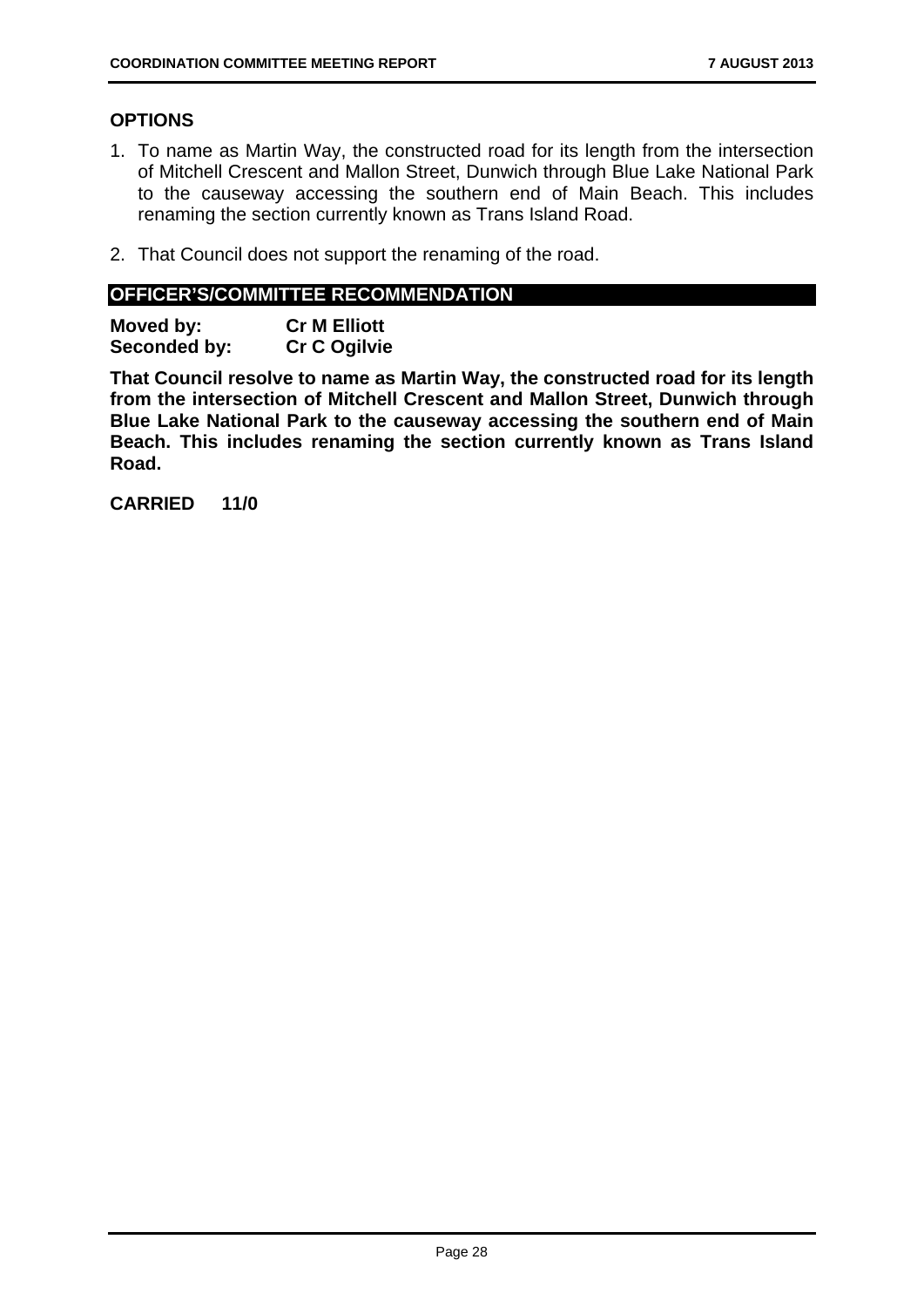### **9 PORTFOLIO 9 (CR PAUL GLEESON) ENVIRONMENT, WATERWAYS AND FORESHORES 9.1 COMMUNITY & CUSTOMER SERVICES 9.1.1 CORPORATE CARBON AUDIT 2013 FOR ADOPTION Dataworks Filename: EM Project Carbon Audit Attachments: Attach 1 2013 Carbon Audit Technical Report Attach 2 2013 Audit Story Authorising Officer Louise Rusan General Manager Community & Customer Services Responsible Officer: Gary Photinos Group Manager Environment and Regulation Authors: Helena Malawkin Senior Adviser Environmental Michael Holland Strategic Adviser Waterways Management**

#### **PURPOSE**

The purpose of this report is to present the Corporate Carbon Audit 2013 for adoption and to approve for public release, the brochure *"A story of energy efficiency and smaller carbon footprints".* The report covers corporate greenhouse gas emissions from buildings, fleet and street lights for the 2010-2011 and 2011-2012 financial years. The report highlights the continuing downward trend in these emissions against adopted targets.

#### **BACKGROUND**

Council audited its carbon footprint from 1998 to 2005 and reported through the Cities for Climate Protection Program.

Audits conducted in 1998, 2004 and 2008 (by ARUP Consultants) gave the best estimates of Council's total carbon footprint: that is, including waste, and the water and wastewater businesses.

Partial carbon audits conducted internally were reported in 2006 and 2010. These audits covered only part of Council's business scope that involved fleet and facilities (buildings), and are termed 'corporate carbon audits'. However, they provide the best long term comparison of trends in emissions since 1998.

Among the many initiatives to reduce emissions at Council, a number of energy efficiency projects valued at \$704,714 were implemented during 09/10 and 10/11 financial years across Council's main building facilities.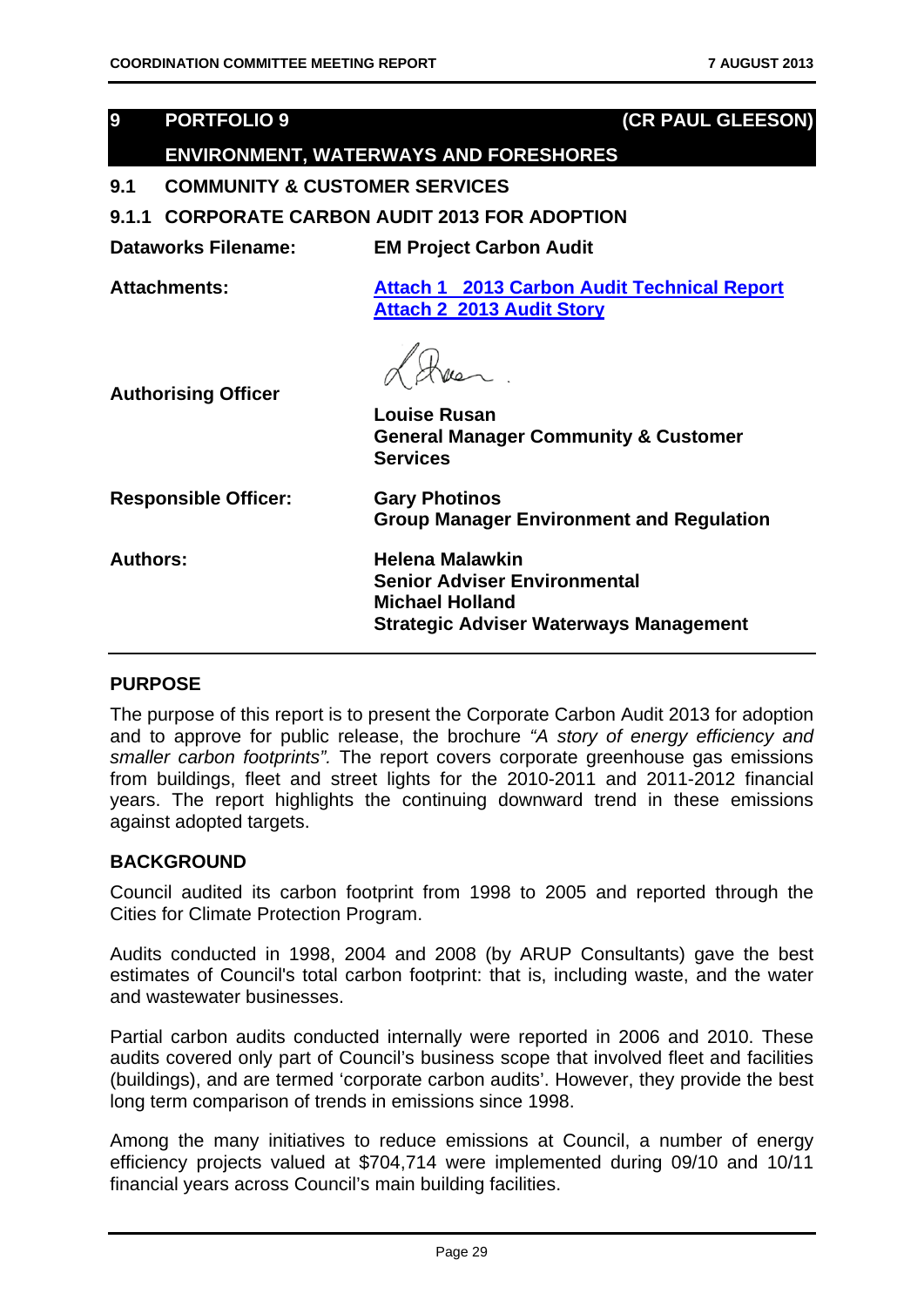Council adopted Corporate Greenhouse Gas (GHG) Emission Targets for the period 2010 to 2050 of, **25% reduction over 1998 emissions by 2020**, a further 25% reduction on 1998 levels by 2030, and by 2050, another 25%, totalling a 75% reduction on 1998 emissions (GM Feb 2010). These corporate targets were established for fleet and facilities emissions only.

An estimated minimum annual corporate GHG emission reduction of 5% per year for the next 10 years was considered reasonable to translate the emission targets to annual targets.

Council adopted the Corporate Climate Change Policy (POL-3090) and Climate Change Strategy - *Confronting Our Climate Future* and the Climate and Energy Action Plan 2010-2015 (GM Aug 2010). The corporate GHG emission reduction targets were included in *Confronting Our Climate Future*. The Climate and Energy Action Plan 2010 – 2015, details actions to reduce greenhouse gas emissions and a specific action to conduct carbon audits and report Council's corporate carbon emissions annually.

Council endorsed the 2010 Corporate Carbon Audit report for public release (GM Feb 2011). Council's corporate (partial) emissions were **8,306 tonnes of CO2-e** (carbon dioxide equivalents). This result was encouraging, emissions had begun to reduce and corporate emissions were tracking slightly ahead of the target, needing to continue reducing by at least 4% per year to meet the 2020 target.

#### **ISSUES**

#### **1. Total Carbon Footprint**

There have been significant changes in what is considered to be Council's total greenhouse gas emissions in the last few years. Most significant is that emissions from waste exported outside the city are considered to be the responsibility of the landfill manager at those sites. Council's last operational landfill closed in 2012, so current emissions from waste in Redlands are only those legacy emissions from these closed landfills.

The last total carbon footprint audit conducted by Council (**Figure 1)** was in 2008 based on 2006/07 data

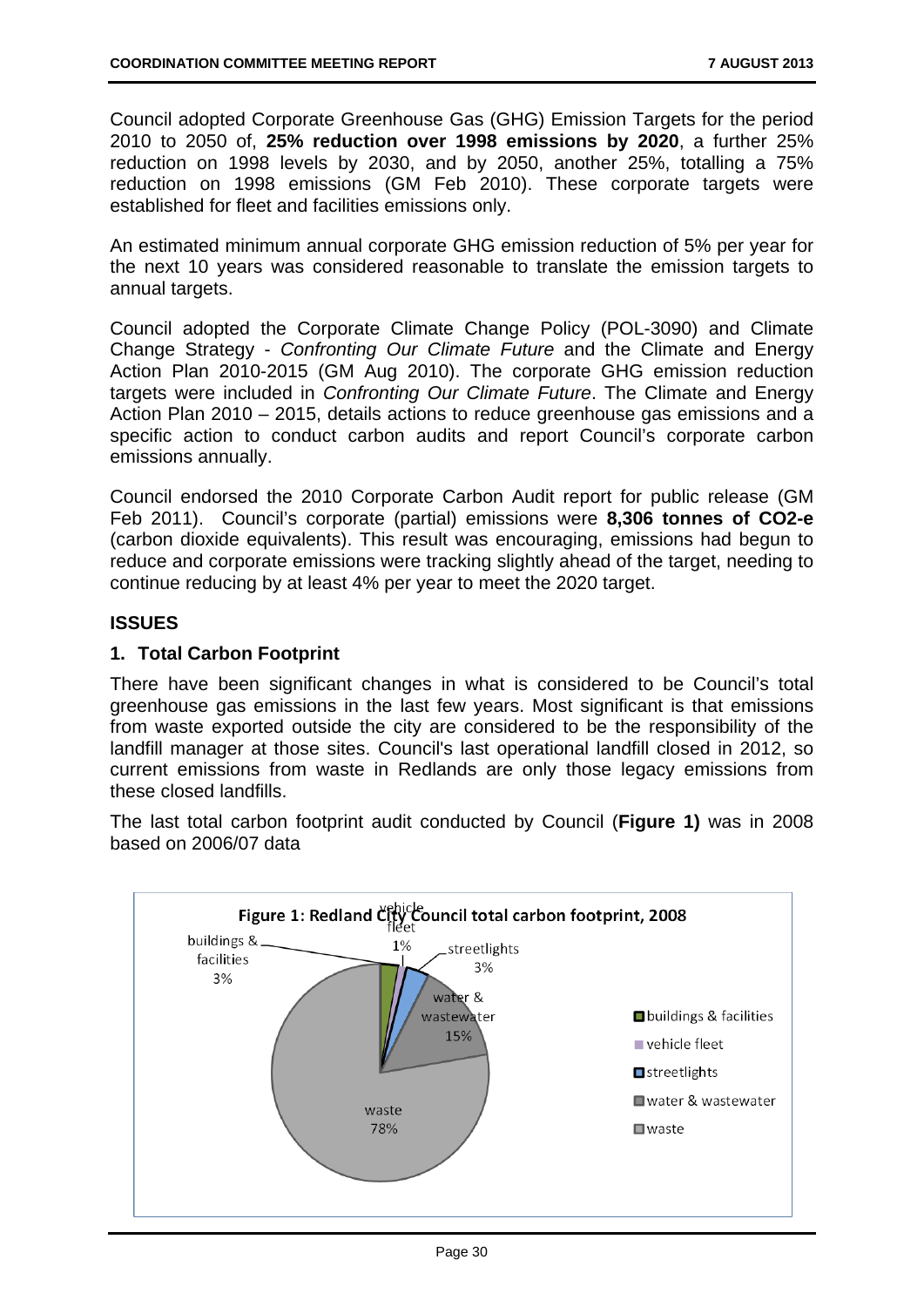Emissions from waste dominated Council's total emissions in 2008, and those of the water and wastewater businesses are approximately 2/3 of the remaining emissions.

This profile would be expected to be very different in 2013, with waste emissions being only those from closed landfills. Emissions from closed landfills are expected to decline due to management including clay capping and methane flaring. Confidently reporting emissions from waste is a difficult and specialist area outside the capacity of in-house auditing.

It is recommended that a total carbon audit across the full scope of Council business is conducted in the near future. Water and wastewater emissions were previously separately reported by Redland Water & Waste and then Allconnex.

#### **2. Corporate Greenhouse Gas Emissions 2011 and 2012**

This report highlights the findings in the Corporate Carbon Audit Technical Report 2013 (In attachment). The Technical Report covers corporate greenhouse gas emissions from buildings, fleet and street lights for the 2010-2011 and 2011-2012 financial years. The category 'buildings', includes all electricity consumed by buildings owned and operated by Council in addition to other sources of electricity usage such as park BBQs. The category 'fleet', includes all emissions associated with the fuel burned in Council's passenger fleet (cars, utes, vans), heavy fleet (trucks), heavy plant (excavators) and equipment (chainsaws, mowers).

**Figure 2(a)** shows the overall trend in emissions from buildings and fleet, with and without street lights. Emissions are reducing since a peak in 2008.



**Figure 2(b)** shows the percentage contribution from each source when street lights are included.

Street light emissions are routinely included in local government emissions across Australia, but in Southeast Queensland are increasingly not reported. This is because they are a service for which Councils pay Energex in SEQ and therefore not under Councils' direct operational control. They are included for comparison and to demonstrate the rate of increase in emissions from this source. The street light costs to Council have increased, \$2.1M in 2010/11, \$2.6M in 2011/12 with no opportunity to implement energy efficiency measures for 97% of lights (rate 1 and 2).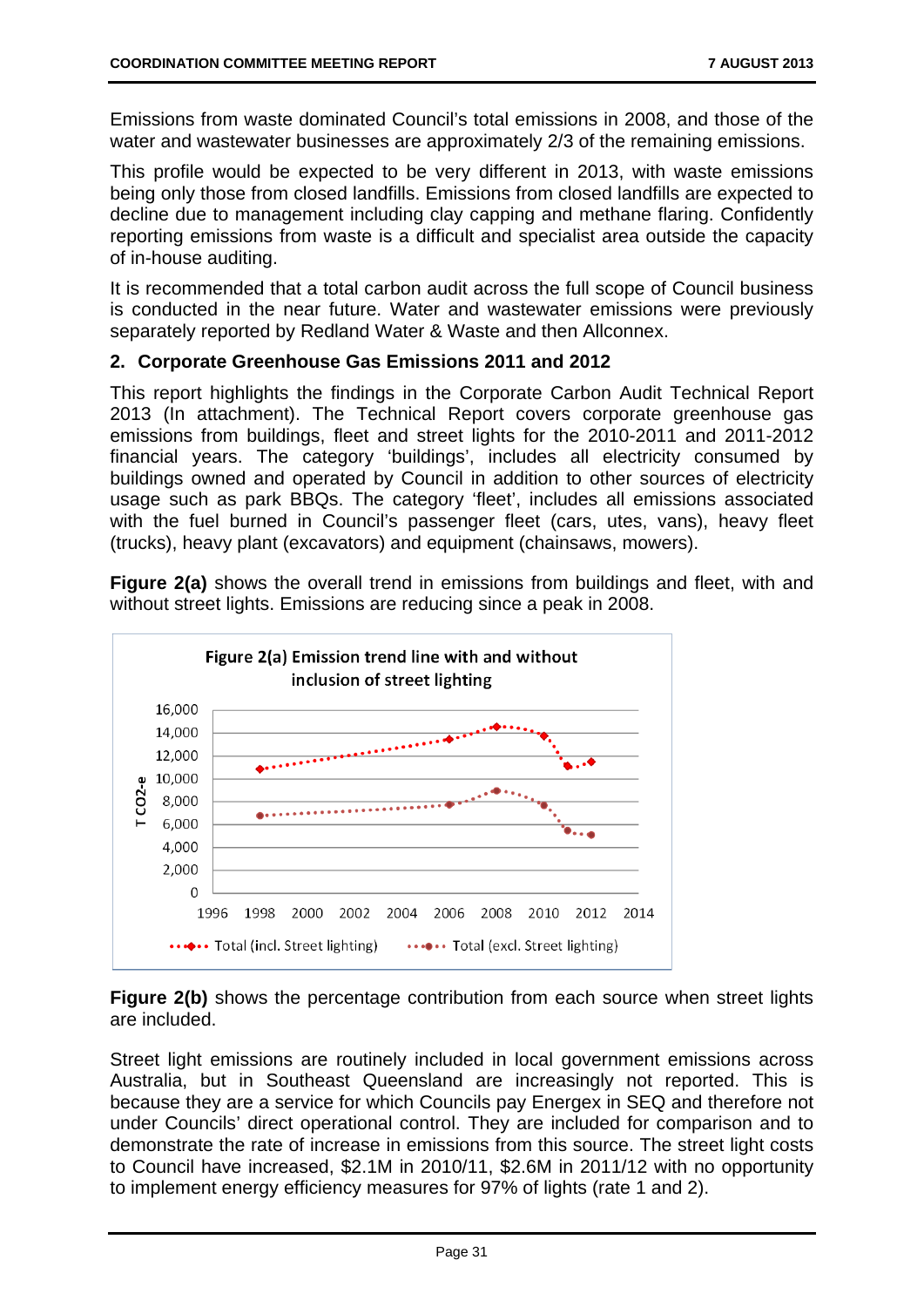

**Figure 3** shows the trend in emission from all building facilities and fleet only. Emissions from buildings decreased significantly between 2010 and 2011 and fleet emissions decreased by a little.



Eco-Financial Efficiency (EFE) projects implemented by Facilities realised significant reductions in kWh consumption and subsequent dollar savings at Council's main buildings (Cleveland Administration, Cleveland Library and Capalaba Place). The most significant savings were realised between 2010 and 2011 and reported to ELG (August 2012).

Other buildings have expanded operations, and electricity consumption (kWh) has increased (e.g. new buildings and sheds at Depots - South Street and Islands), Indigiscapes and Animal Shelter. Significant savings realised in the main buildings are currently off-setting increased consumption and costs in other facilities.

Greenhouse gas emissions from burning of fuels in fleet vehicles have decreased in the last two years. Factors contributing to the decline in fleet emissions include: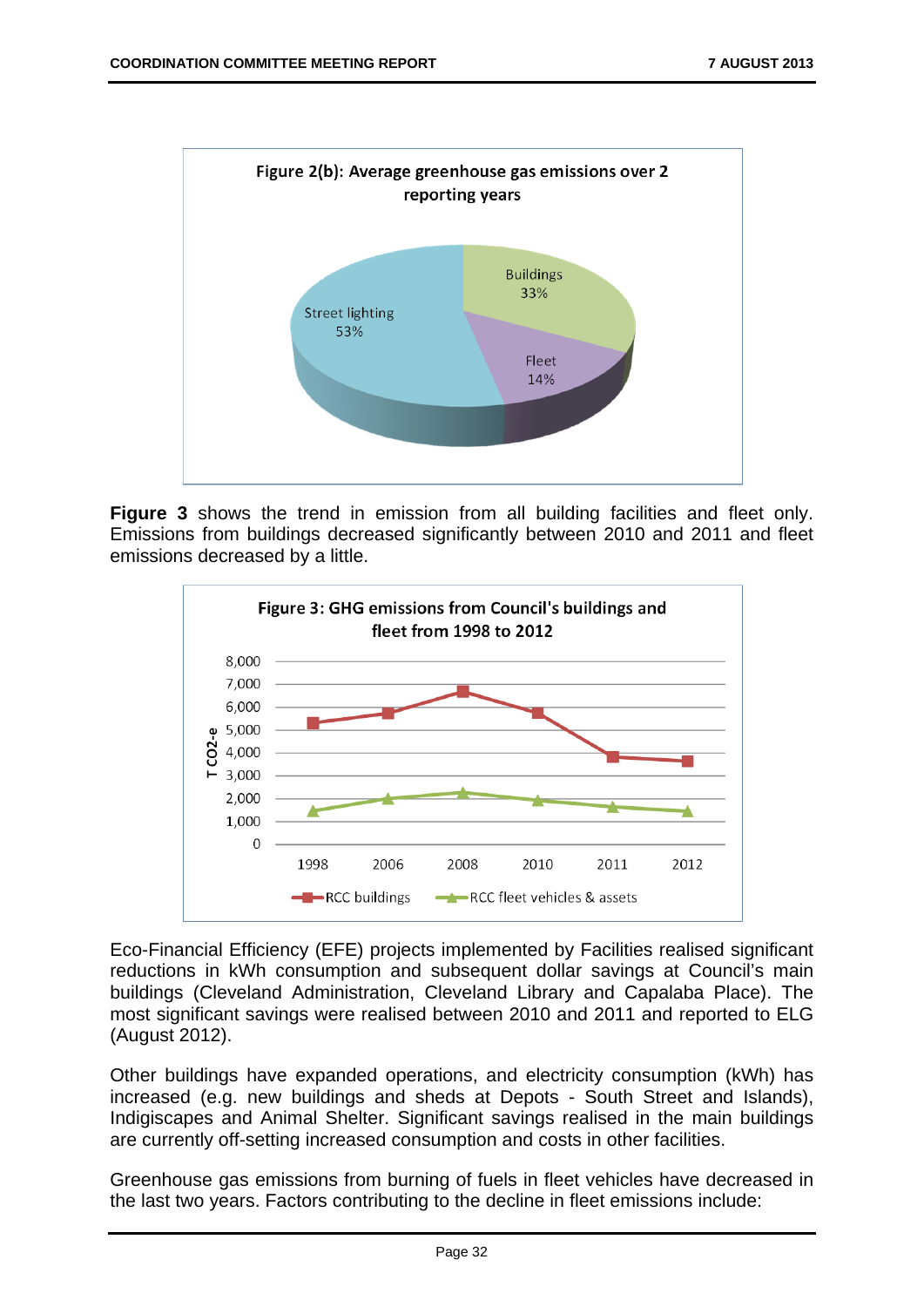- Fuel switching from high carbon-intensity unleaded petrol to diesel fuel;
- Replacing fleet vehicles with fuel efficient models;
- Purchasing vehicles that have increased seating capacity;
- Fuel efficient driver education; and
- Recognition that some efficiency gains result from government regulation and industry improvements in fuel supply and vehicle / engine design.

#### **3. Tracking against Targets**

Corporate greenhouse gas emissions at the end of 2011-12 are 24.9% lower than 1998 emissions: all but achieving the target of 25% reduction seven years ahead of 2020. This is a significant result for Council on the back of recent investment to reduce emissions and demonstrates clear cost-benefit of that investment.

Looking ahead, the challenge will be to maintain this level of emissions and to continue reducing emissions to achieve the 2050 target through carefully selected investments in efficiencies that also deliver cost savings for Council.

Council achieved the result without purchasing off-sets (unlike other Council's in south-east Queensland) opting instead to invest in efficiencies and abatements.

Future initiatives can afford to focus mainly on measures that demonstrate clear efficiencies at reduced cost, and less of a focus on the return in GHG emissions reduction. Council is not forced to be an 'early adopter' and can afford to wait for the cost effectiveness of abatement measures to 'mature' before committing to them.

#### **4. Future carbon auditing and reporting**

Council's current audit and reporting processes and systems are manual often with gaps in records, and they are time consuming. However, carbon auditing systems are developing quickly in the marketplace and officers are currently evaluating options. A recent option developed through LGAQ is via a service provider Balance Carbon and their software as a service C3Online system. Such systems can facilitate combined auditing and reporting from previously separate areas of Council business and facilities.

It is prudent for Council to continue carbon audit and reporting of its greenhouse gas emissions, and strive for the capacity to conduct full annual audits in-house (see legislative requirements).

#### **Legislative requirements**

Currently Redland City Council operations do not trigger and Council is not required to submit mandatory annual carbon reports under Federal legislation. However, Council's greenhouse gas emissions are calculated according to the *National Greenhouse and Energy Reporting Act, 2007* (NGER), administered by the Clean Energy Regulator.

State and national legislation is constantly changing and mandatory reports may be required in the future. Under changes to the *Local Government Act 2009*, governing the re-corporatisation of Queensland councils (commenced February 2013), councils may now be classified as constitutional corporations and therefore required to commence reporting consistent with *National Greenhouse and Energy Reporting Act 2007* (NGER).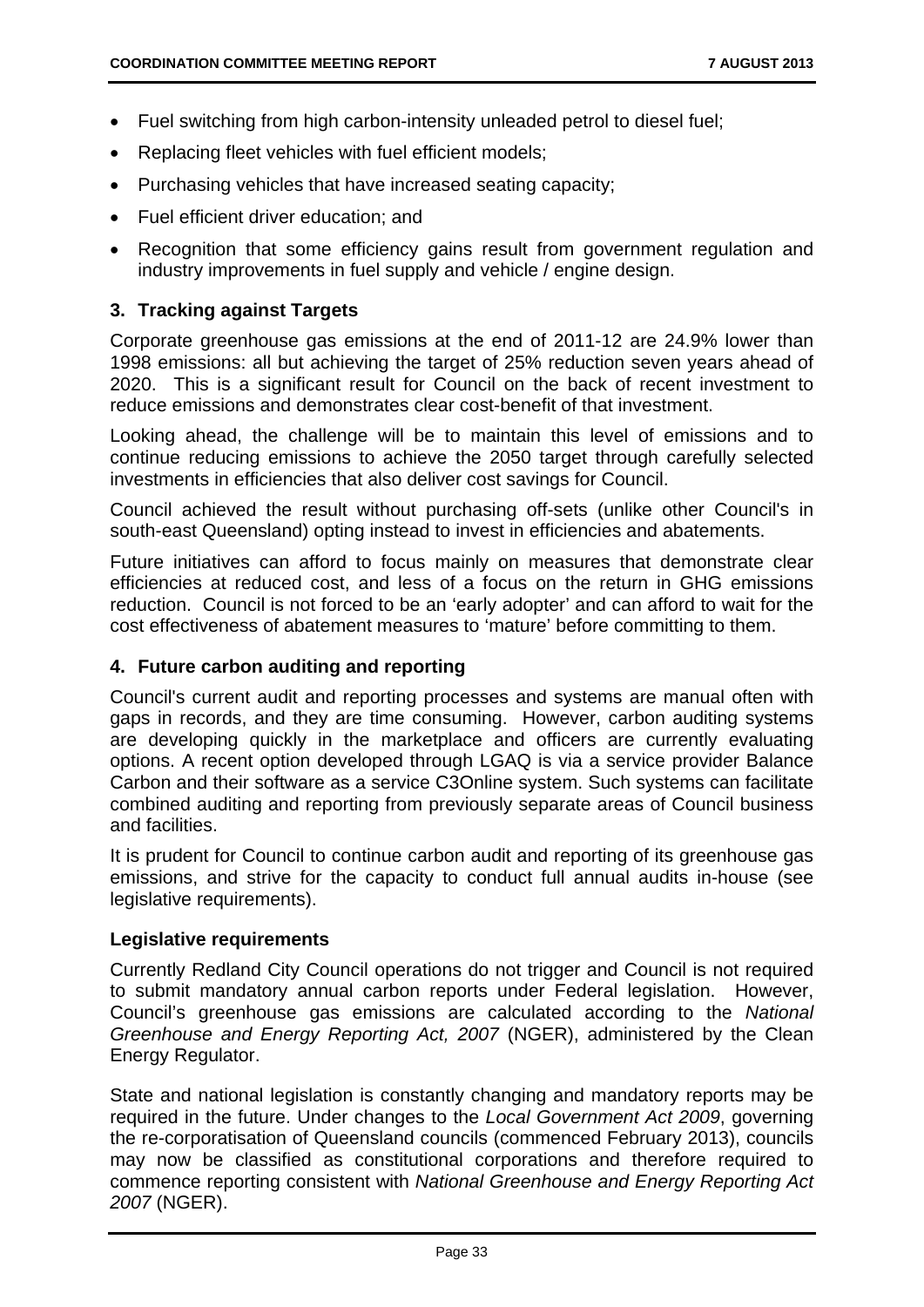#### **Risk Management**

Council's corporate risk register, updated for 2013, includes the following risk type: 'Inadequate reduction in corporate Greenhouse gas emissions' (reference no. 16653). In the risk register the risk is rated as **high** with a control action to **reduce**. Proposed treatments include: implementation of corporate eco-efficiency measures; waste management strategy; *Climate Change & Energy Action Plan 2010 – 2015;*  Council target – annual 5% reduction in energy consumption in occupied buildings; high priority for auditing emissions and taking action.

Council's climate change strategy, *Confronting Our Climate Future,* explores specific (greenhouse gas) mitigation risks to Council.

#### **Financial**

No financial impacts are identified in this report. The 2013 Corporate Carbon Audit does not include actions; it is simply a statement of Council's corporate greenhouse gas emissions performance for two financial years.

The report provides information for operational areas to consider future actions to achieve 2030 and 2050 targets. Future abatement projects and prioritisation will occur at Department / Group level, through the Project Management Office and budget bid process, for consideration and inclusion in capital and operational works programs.

#### **People**

The scope of the carbon audit process includes several operational areas within Council, including Fleet, Facilities and Property Group, Procurement Services, RedWaste Services and Information Management.

Each group contributed data, resources and time to the carbon audit process. City Planning and Environment Group coordinated and compiled the carbon audit and emission scenario analysis.

#### **Environmental**

Council's climate change strategy, *Confronting Our Climate* (August 2010) presents local environmental and social risks and consequences associated with climate change, but within the context of international and national research and response activities.

The most recent tracking of carbon dioxide concentration in the atmosphere aligns with increasing global anthropogenic greenhouse gas emissions. The next global climate change report will be delivered by the Intergovernmental Panel on Climate Change (IPCC) in 2014.

#### **Social**

The 2013 Corporate Carbon Audit is a voluntary initiative that demonstrates Council's commitment to publically reporting emissions from Council activities and tracking these against adopted greenhouse gas emission reduction targets.

#### **Alignment with Council's Policy and Plans**

The 2013 Carbon Audit and report recommendations support Council's Corporate Plan strategic priority to:

2.6 Conserve energy and water, improve efficiency and reduce greenhouse gas emissions resulting from Council's energy consumption.